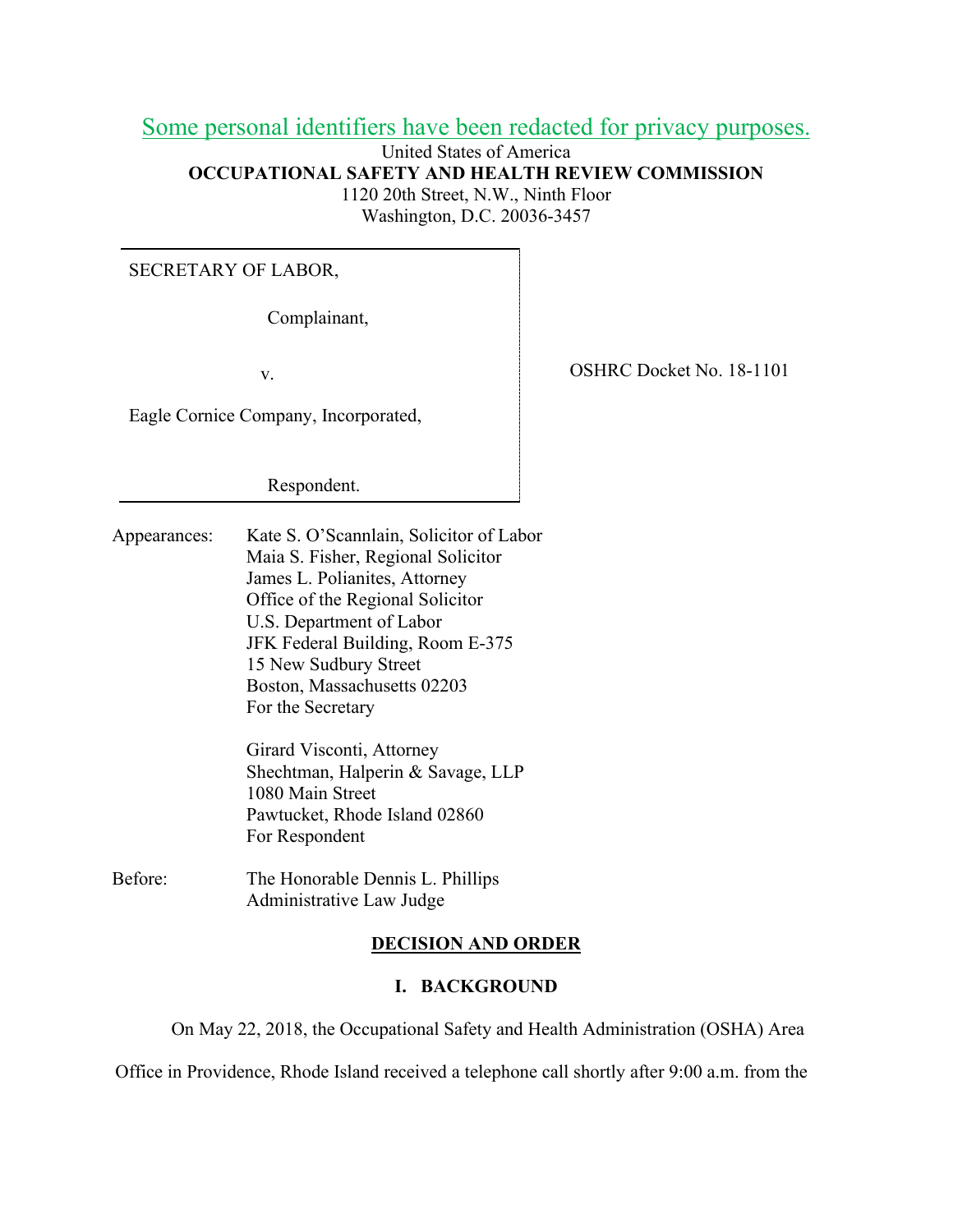Johnston, Rhode Island Fire Department about a fall at an Eagle Cornice Company, Inc. (Respondent or Eagle Cornice) job site at CSL Plasma Center at 1540 Hartford Avenue, Johnston, Rhode Island 02919 (Worksite), an empty one-story building that was being finished on the inside, where an Eagle Cornice employee, [Redacted], age 45, had been injured. (Tr. 42-43, 49-50, 160, 165; Exs. C-1, C-2, at 1, C-3, at 1, C-6, at 4). On that same day, OSHA directed Compliance Safety and Health Officer (CO) Patrick Owens to respond to the referral and to conduct an inspection of the Worksite. (Tr. 42-43).

CO Owens conducted an inspection (No. [1](#page-1-0)317407) of the Worksite.<sup>1</sup> (Ex. C-1). Among other things, he took photographs, interviewed people working there, and took field notes. (Tr. 51; Ex. C-8). He also conducted a closing conference. (Ex. C-2, at 1). As a result of CO Owens' inspection, on June 4, 2018 the Providence OSHA Area Office issued Respondent a single-item Citation alleging a Serious violation of 29 C.F.R. § 1926.501(b)(10) and proposed a penalty of \$9,054.

Respondent filed a timely notice of contest, and a trial was held on April 4, 2019 at Providence, Rhode Island. (Tr. 7; Resp't Answer, ¶ 11). Three witnesses testified at the trial: (1) CO Owens; (2) Mike Brazeau, age 46, Respondent's foreman at the Worksite when the injury occurred; and (3) Matt Hogberg, the son of John (also referred to as "Jon") Hogberg, one of Respondent's three owners,<sup>[2](#page-1-1)</sup> and its manager responsible for service and safety. (Tr. 39, 115, 155, 194; Exs. C-5 through C-6). [Redacted]'s deposition testimony and various documents were also introduced into evidence. (Tr. 32-34). There were no stipulations. (Tr. 32).

<span id="page-1-0"></span> $1 \text{ CO}$  Owens has served as an OSHA CO for more than six years. His "job is to go out and inspect not only accidents and injuries, but inspect complaints and observe hazards and do an investigation and/or inspection and document facts and possibly issue citations." (Tr. 103). He does about 20 to 30 OSHA inspections annually that relate to falls. (Tr. 39-42).

<span id="page-1-1"></span><sup>2</sup> Respondent is owned by Messrs. Jon Hogberg, David Soccio and Joe Brillon. (Tr. 194).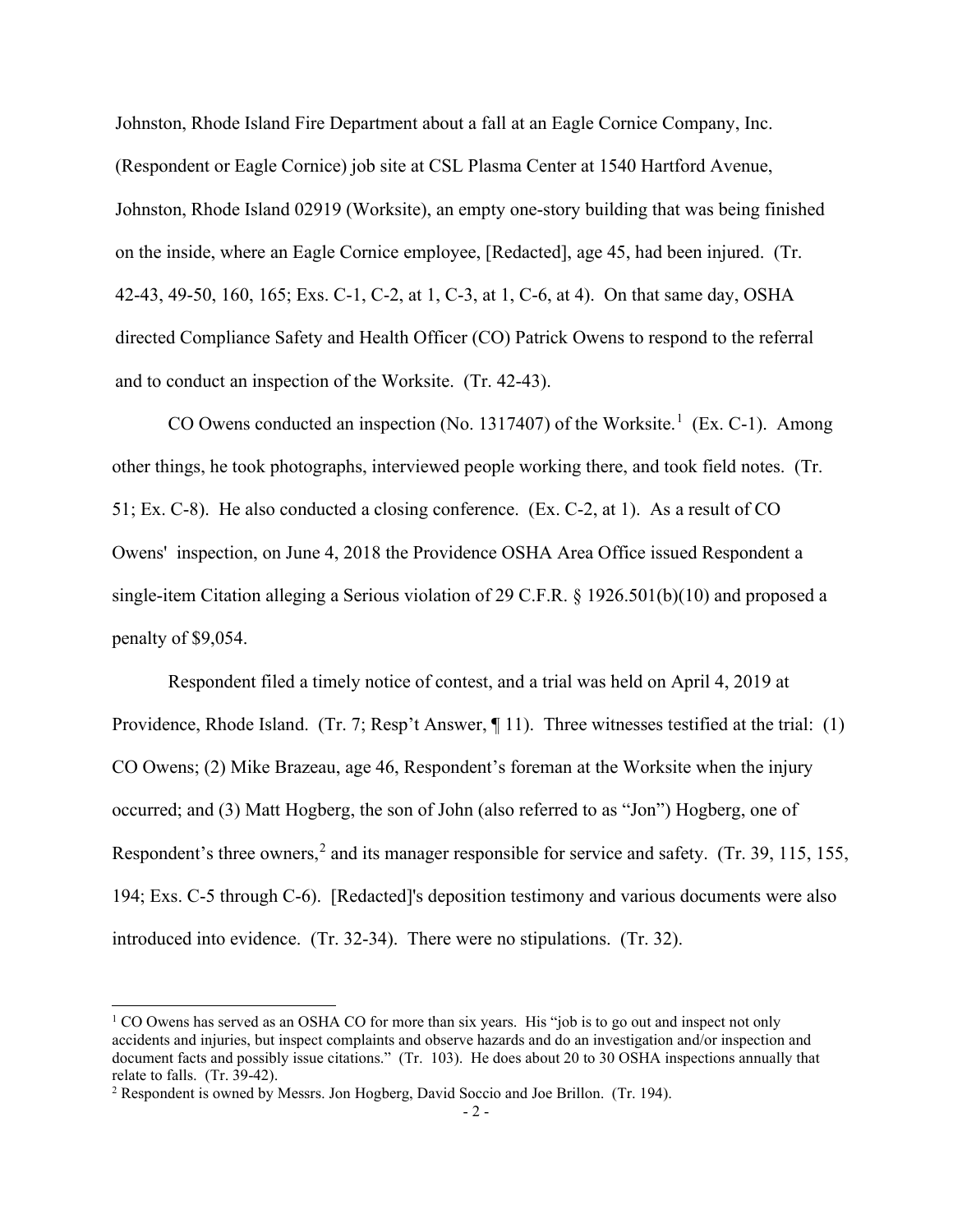### **II. JURISDICTION**

The Court finds that, as of the date of the alleged violation, Respondent was an employer engaged in business affecting commerce within the meaning of section 3(5) of the Occupational Safety and Health Act of 1970, 29 U.S.C. §§ 651-678 (OSH Act). (Tr. 194; Exs. A, C-3, at 1; Resp't Answer, ¶¶ 1-3). Based upon the record, the Court finds that at all relevant times Respondent was engaged in a business affecting commerce and was an employer within the meaning of sections 3(3) and 3(5) of the OSH Act. The Court concludes that the Commission has jurisdiction over the parties and subject matter in this case, and Respondent is covered under the OSH Act. $3$ 

#### **III. FACTS RELATING TO TESTIMONY AND DOCUMENTS**

A. CO Owens' Testimony

CO Owens arrived at the Worksite at about 9:40 a.m., about forty minutes after receiving the referral. (Tr. 44-45; Ex. C-2, at 1). He conducted an opening conference and met with John (also referred to as "Jon") Roberts, a Superintendent for the general contractor, Barker Construction, at the Worksite, and with Matt Hogberg.<sup>[4](#page-2-1)</sup> (Tr. 45-49; Exs. C-2, at 1, C-3, at 1). Matt Hogberg told CO Owens that [Redacted] had fallen through the roof. (Tr. 47). CO Owens then met with Foreman Brazeau, who had been working on the roof with [Redacted]

<span id="page-2-0"></span><sup>3</sup> *See Clarence M. Jones*, 11 BNA OSHC 1529, 1531 (No. 77-3676, 1983) (even small construction projects that involve only local purchases affect interstate commerce); *Slingluff v. OSHRC*, 425 F.3d 861, 866-67 (10th Cir. 2005) (the economic activity of construction affects interstate commerce). Respondent was a covered employer under the OSH Act. 29 U.S.C. § 652(5) (defining "employer" as a "person engaged in a business affecting commerce who has employees").

<span id="page-2-1"></span><sup>4</sup> Eagle Cornice was a sub-contractor to Barker Construction at the Worksite. (Tr. 45-46).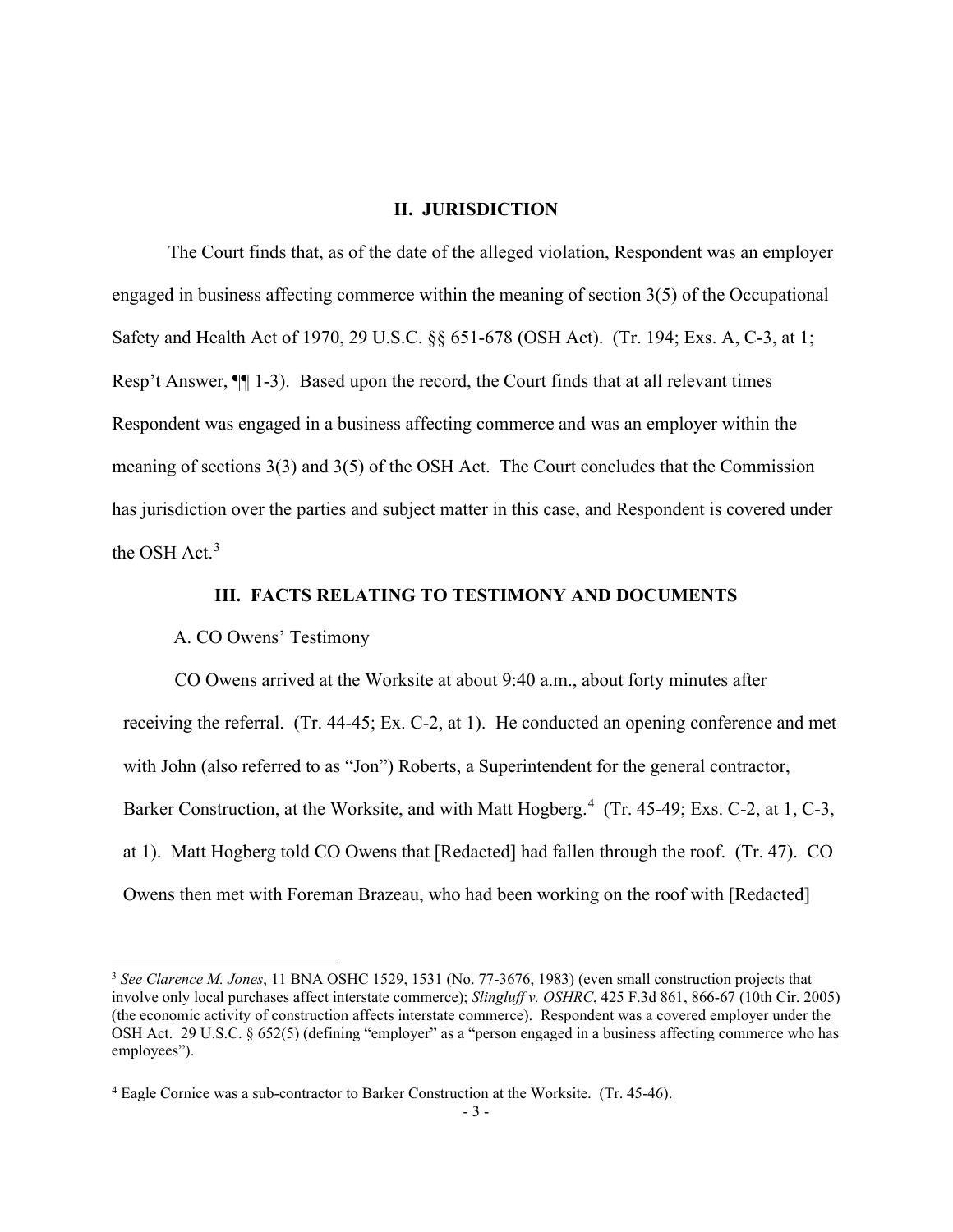when he fell. (Tr. 48).

 CO Owens and Mr. Brazeau entered the building and CO Owens took three photographs of the interior of the building, two of which depict the opening in the roof through which [Redacted] fell, and showed where [Redacted] landed on the ground floor. (Tr. 50-51; C-8). Mr. Roberts told Mr. Brazeau during the morning before the incident that Messrs. Brazeau and [Redacted] were required to cut the roof opening.<sup>[5](#page-3-0)</sup> By about 7:15 a.m., Messrs. Brazeau and [Redacted] had moved their equipment up to the roof, cut some rubber sheeting back, and got down to cutting the opening in the roof. (Tr. 52-57; Ex. C-5, at 2). Mr. Brazeau was the "head of the [roofing] patch crew" and directed [Redacted]'s work.<sup>[6](#page-3-1)</sup> Mr. Brazeau directed [Redacted] to go down to the first floor to keep people away from the area below where Mr. Brazeau was cutting the roof. (Tr. 53-57; Exs. C-4, at 2, C-5). Mr. Brazeau cut three sides of the decking and was preparing to cut the fourth side. He left a small section so [Redacted] could hold the piece of decking from above. Mr. Brazeau stated that he asked [Redacted] to come back up to the roof so that he could finish cutting the hole in the deck. [Redacted] was going to pull one side of the decking back to prevent it from falling to the floor below while Mr. Brazeau cut the fourth side. While preparing to pull the piece of decking back, [Redacted] put his foot on another piece of decking and fell through the roof opening at about 8:30 a.m. (Tr. 53-57, 108-09; Exs. C-3, at 1-2, C-5, at 1-2, C-8, at 1, at "A" [photograph depicting opening in roof where [Redacted] fell through]). The size of the hole was estimated by Mr. Brazeau to be 40

<span id="page-3-0"></span><sup>&</sup>lt;sup>5</sup> Mr. Brazeau initially believed that somebody else was supposed to cut the opening in the roof and that work was not in Respondent's scope of work. (Tr. 52-57, 105; Ex. C-6, at 5). Mr. Brazeau's statement, as handwritten by CO Owen, stated that "the G.C. [Mr. Roberts] told him to cut the decking & that he would be back-charged for it." He further said that Mr. Roberts told him [Mr. Brazeau] that his instructions [from Jon and Matt Hogberg not to cut the steel decking] were wrong." Mr. Brazeau cut the steel decking expecting to have it "back-charged" by Barker Construction to Respondent. (Tr. 116-17; Ex. C-5, at 2).

<span id="page-3-1"></span><sup>6</sup> CO Owens testified that Mr. Brazeau admitted during his interview that he was in charge of the work at the Worksite. (Tr. 85).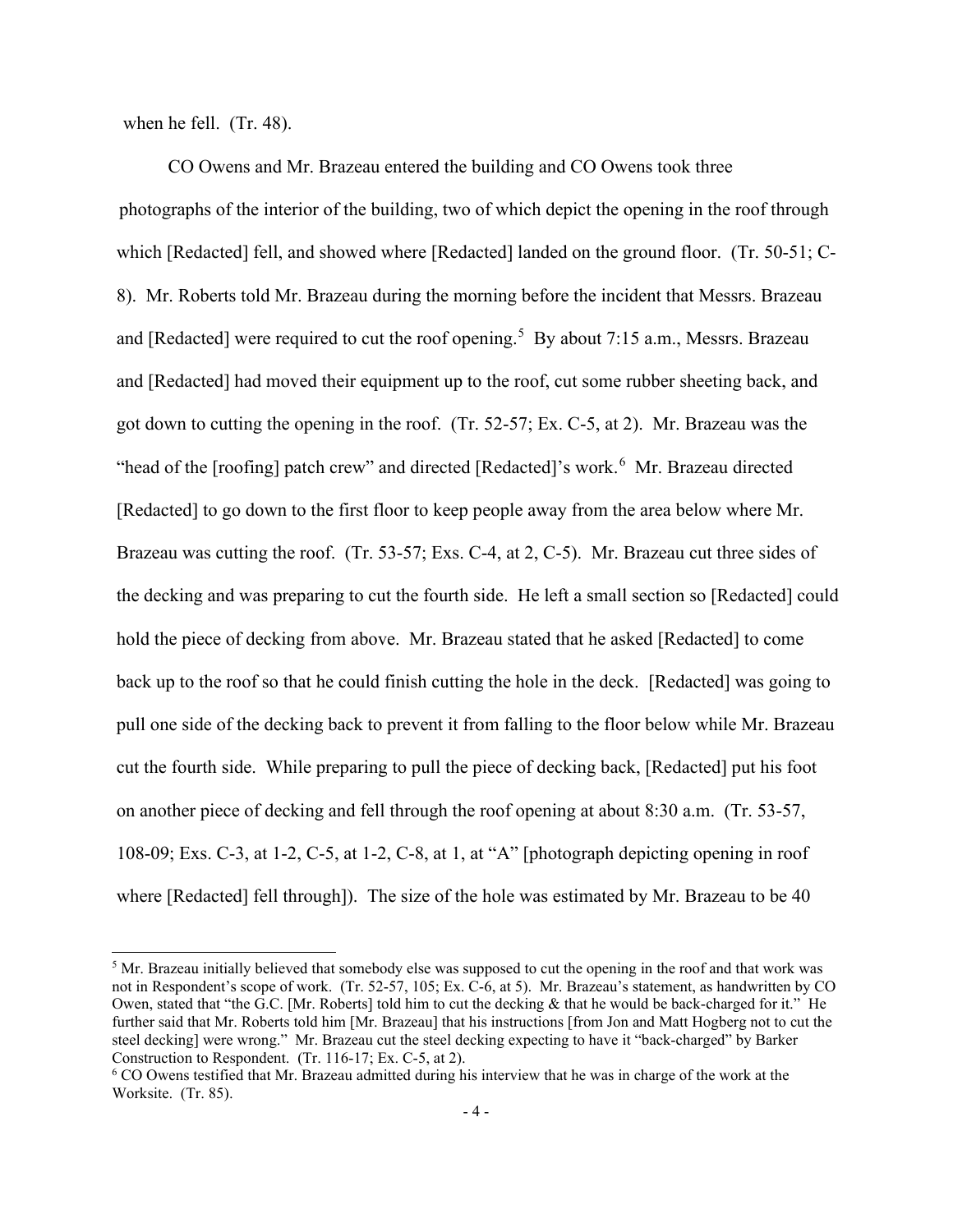inches by 40 inches. (Ex. C-1, at 2).

At the trial, CO Owens read aloud his handwritten field notes of his conversation with Mr. Brazeau that he made on May 22, 2018 which state: "Once he [Mr. Brazeau] was done cutting, he left a small section so they could hold the decking from above to prevent it from falling to the floor. As [Redacted] [[Redacted]] was preparing to pull that one piece of decking, when he put his foot on the other piece of decking, he fell 19' [feet], 7" [inches] to the concrete floor below." (Tr. 53-57; Exs. C-5, at 1, C-8, at 1, at "A"). CO Owens continued to read the bottom paragraph of page 1 of Exhibit C-5: "Both had fall protection on the roof. Mike [Brazeau] claims he had his on, [Redacted] did not. He [Mr. Brazeau] claims [Redacted] took his off when he went down the floor."<sup>[7](#page-4-0)</sup> (Tr. 51-57; Ex. C-5).

Mr. Brazeau reviewed and read CO Owens' handwritten May 22 field notes of Mr. Brazeau's statement at the Worksite about "an hour, hour and a half" after [Redacted] fell through the hole in the roof. Mr. Brazeau signed and dated them "5/22/18" in two separate places. (Tr. 57, 107; Ex. C-5, at 2).

On May 22, 2018, CO Owens also spoke with Matt Hogberg about fall protection training and whether a job hazard analysis (JHA) had been performed by either Messrs. Brazeau or [Redacted]. Matt Hogberg stated that no JHA had been performed and gave no reasons as to why. When queried by CO Owens, Matt Hogberg stated that there were no Eagle Cornice written procedures about how cutting a hole in the roof was to be done. (Tr. 58-59, 90-91; Ex. C-6, at 5). Matt Hogberg told CO Owens that "[t]here are contracts where the [y](sic) do cut the

<span id="page-4-0"></span><sup>&</sup>lt;sup>7</sup> Mr. Brazeau said he "tied off to the curb A/C (installed)"; i.e. "the frame of the AC unit." His lanyard was fifty feet long. The distance from the anchor point on the AC unit to the hole was about twenty feet. He tightened the line using a slider so that he "wouldn't fall in." Although his fall protection was on the roof, [Redacted] "never put his fall protection harness on." (Tr. 55-57, 123-26, 135-37, 165; Exs. C-5, at 2, C-9, at 1).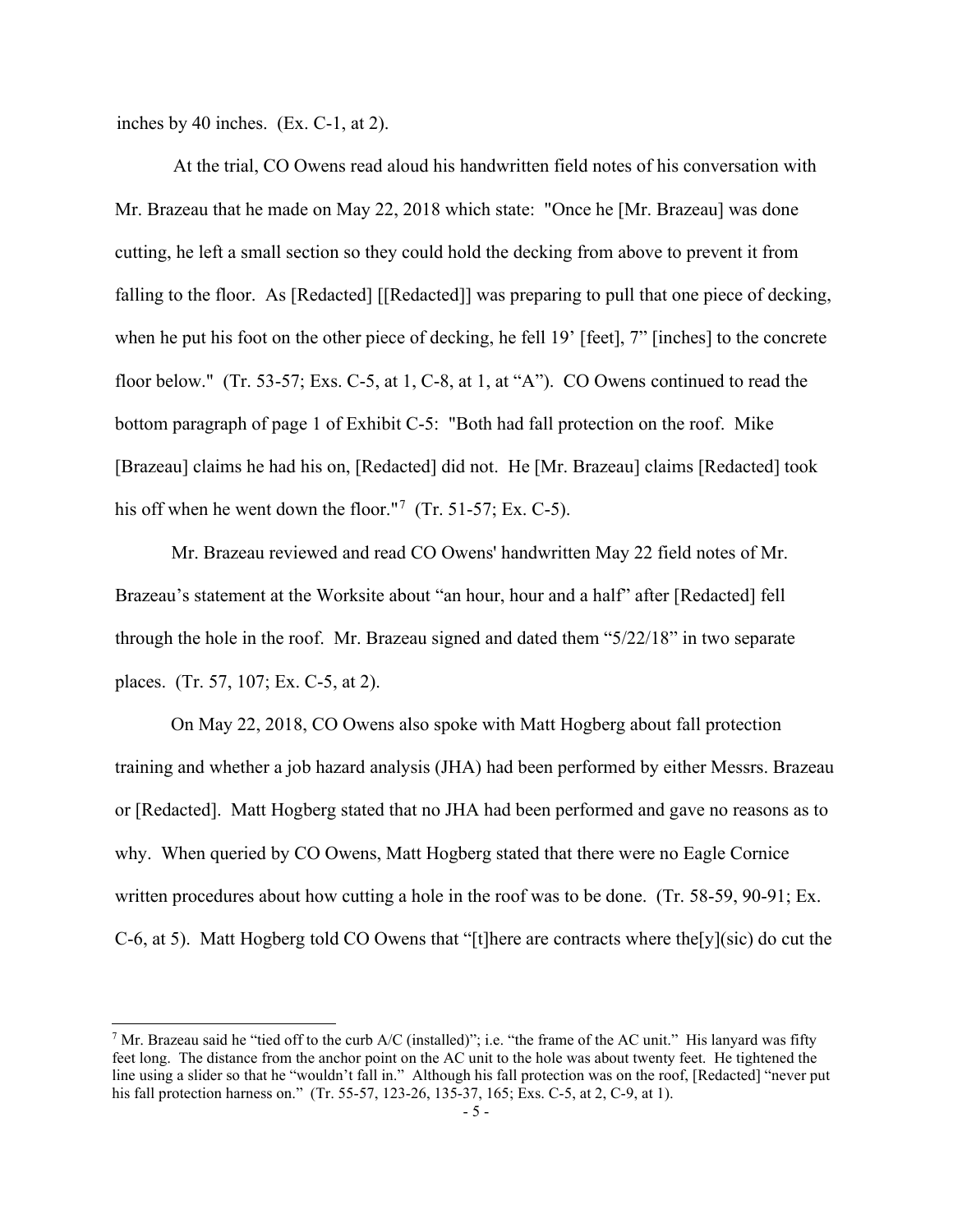decking." He also told CO Owens that there had been "50-100 jobs like this where they place curbs. 'Sometimes they cut the decking, sometimes they don't.' " (Ex. C-6, at 5).

CO Owens also briefly spoke with Mr. Roberts on May 22, 2018. Mr. Roberts said he "controls the jobsite" and instructed Messrs. Brazeau and [Redacted] to cut the opening in the roof. He said the job started on April 21, 2018, was about twenty percent done, and was scheduled to be completed the end of July 2018. (Tr. 59, 90-91, 105; Ex. C-6, at 6). CO Owens conducted his closing conference at about 11:30 a.m. with Messrs. Matt Hogberg and Roberts. (Tr. 59-63; Ex. C-2, at 1).

On May 25, 2018, CO Owens created Exhibit C-2, the OSHA Inspection report. On May 29, 2018, CO Owens met and spoke with [Redacted] at the Rhode Island Hospital. He was seriously injured by the fall. His injuries included a ruptured disk, several cracked vertebrae in his lower back, a broken right wrist, a strained right knee, a minimal ability to move his right foot, and a cracked pelvis. (Exs C-3 at 2, C-6, at 2). At the trial, CO Owens read into the record the entirety of his interview with [Redacted]. [Redacted] stated that he remembered the accident clearly and admitted that he never put on his fall protection while working on the roof.<sup>[8](#page-5-0)</sup> (Tr. 64-66; Ex. C-3, at 2). Further, [Redacted] stated to CO Owens that he was instructed by Mr. Brazeau to pull the decking back, and that while he [[Redacted]] was bent over trying to pull the cut decking back, he took a small step with his foot hitting the edge of the cut panel, putting a small amount of pressure on the panel, when it "trap-doored" on him. (Tr. 66; Ex. C-3, at 2).

On about May 31, 2018, CO Owens finished preparing a Safety Narrative and a Violation Worksheet for a single Serious Citation item alleging a violation of 29 C.F.R. §

<span id="page-5-0"></span><sup>8</sup> [Redacted] stated that he "sees the short time it takes to put on his safety harness as time lost not working towards getting the job done. He admitted that "he made a mistake by not wearing his fall protection…." (Tr. 65-67; Ex. C-1, at 2).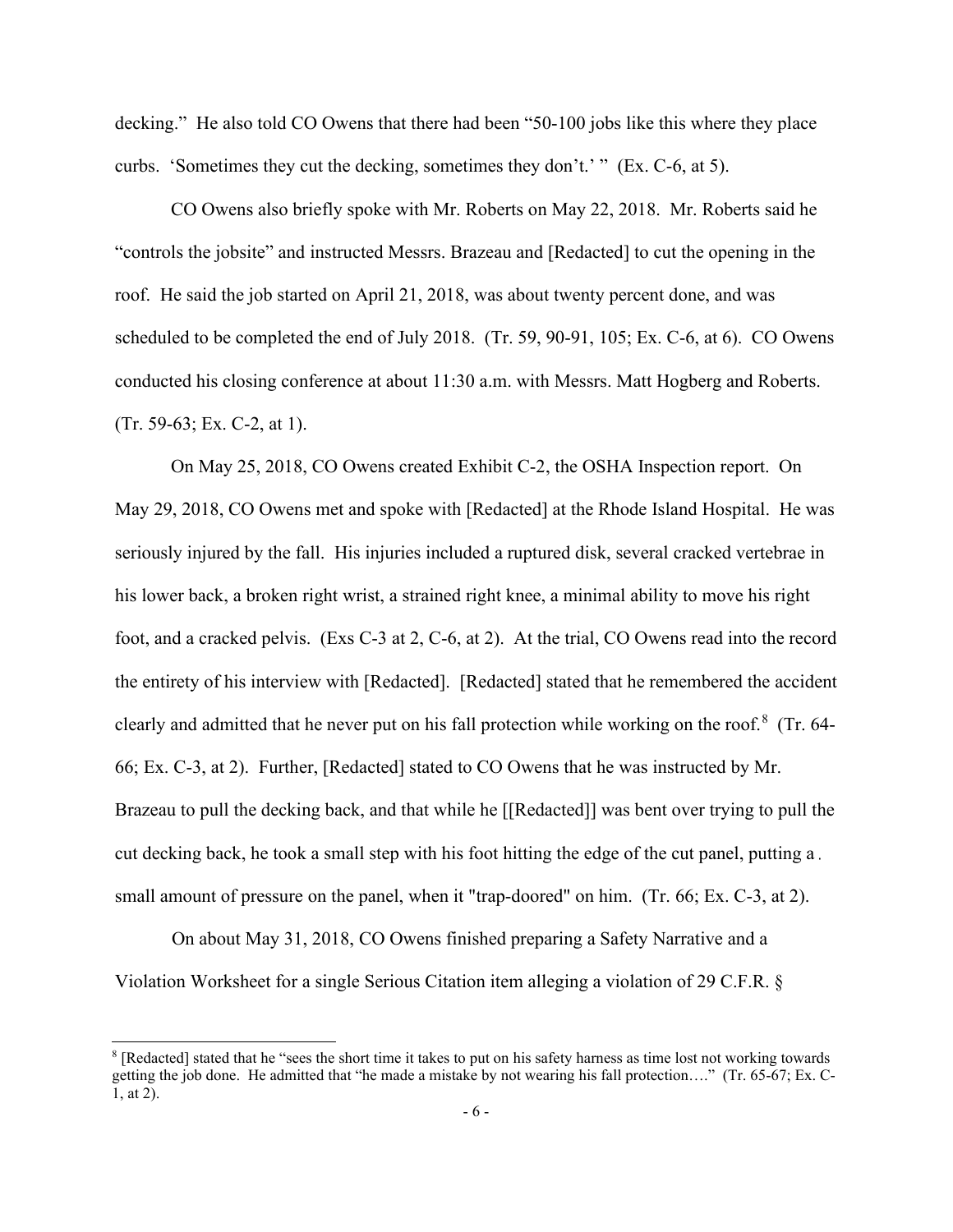1926.501(b)(10) for Respondent's failure to protect [Redacted] from the hazard of falling through a hole in the roof without being protected from falling by use of a personal fall arrest system. $9$  (Tr. 79; Exs. C-3 through C-4).

In June 2018, CO Owens and his supervisor, OSHA Assistant Area Director (AAD) Robert Sestito, Providence, Rhode Island, spoke with [Redacted] by telephone. [Redacted] told them that Mr. Brazeau was his supervisor and that he had authority to direct [Redacted]'s work at the Worksite. (Tr. 69-74, 102).

CO Owens concluded his direct examination by testifying that the proposed penalty was based upon the severity being high,<sup>[10](#page-6-1)</sup> the probability being greater,<sup>[11](#page-6-2)</sup> and gravity being high.<sup>[12](#page-6-3)</sup> (Tr. 85-86). He said Respondent was given an appropriate reduction for size of thirty percent. (Tr. 86-87; Ex. C-4, at 1). During cross-examination, CO Owens testified that Respondent was not given a good faith or history reduction. (Tr. 93-95; Exs. C-2, at 3, C-4, at 1). He said that the proposed penalty of "\$9,054 is not only based on exposure and the type of exposure, but it's also based on the time of exposure." (Tr. 99-100).

#### B. [Redacted]'s Deposition Testimony

The Court permitted the deposition sworn testimony of [Redacted] to be admitted into evidence as Joint Exhibit I. (Tr. 4, 32; Jt. Ex. I). [Redacted]'s deposition was taken on behalf of Respondent on March 28, 2019 at his home at Lincoln, Rhode Island. ([Redacted] Deposition Transcript (SDT) 1-3, Jt. Ex. I). He said that he was still an Eagle Cornice employee and that he

<span id="page-6-0"></span><sup>9</sup> There also were no guardrail or safety net systems at the Worksite. (Ex. C-4, at 1).

<span id="page-6-1"></span><sup>&</sup>lt;sup>10</sup> CO Owens said that the severity was high because any worker falling 19-foot, seven-inches "could most likely suffer disabling injuries, if not death." (Tr. 85-86; Ex. C-4, at 1).

<span id="page-6-2"></span><sup>&</sup>lt;sup>11</sup> CO Owens testified that the probability was greater because [Redacted] never wore fall protection on May 22, 2018 at the Worksite. He said the longer a worker is exposed to the hazard, the greater the potential for an accident to occur. (Tr. 86; Ex. C-4, at 1).

<span id="page-6-3"></span> $12$  The gravity designation is based upon the possible outcome if an accident were to occur. And here, CO Owens said "disabling injury and death are possible." (Tr. 86; Ex. C-4, at 1).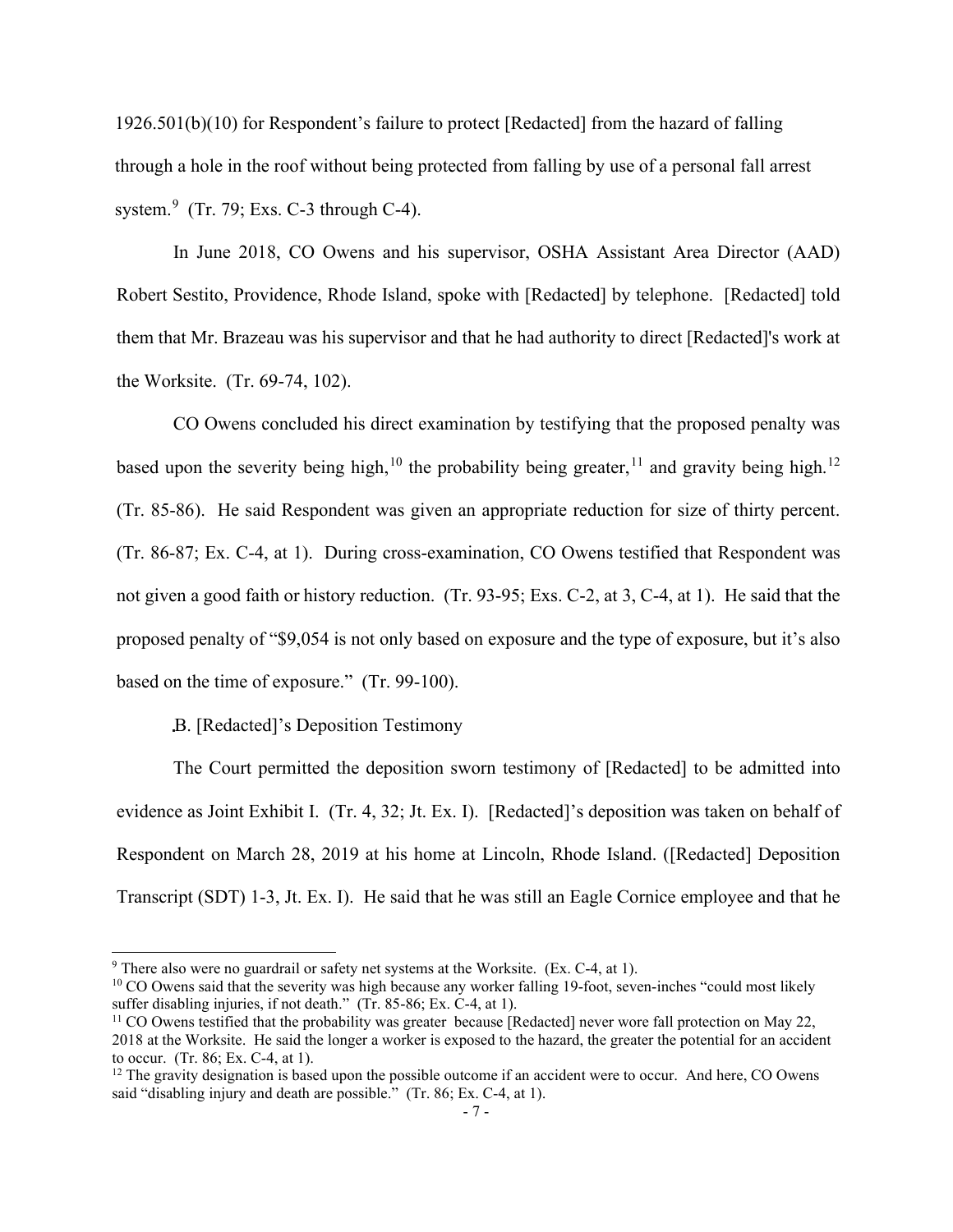had worked there as a laborer for 15 years. (SDT 3-4, Jt. Ex. I).

[Redacted] stated that Mr. Brazeau was his "supervisor" who directed his activities at the Worksite on the day of his injury. May 22, 2018 was their first day at the Worksite. (SDT 10, Jt. Ex. I). He said that in the morning, Mr. Brazeau asked a Barker Construction "guy",  $13$  "Do you want us to cut it open?" The guy told Mr. Brazeau: "I want you to cut open the roof." Their job at the Worksite was "to prep the roof for" at least three to five air conditioning (AC) units. (SDT 8-10, Jt. Ex. I). He said Mr. Brazeau spray painted the area where they were to put the boxes that the AC units were going to sit on. They were working on preparing the first site of the AC units. (SDT 9, 26, 28, Ex. M-1; Jt. Ex. I). [Redacted] said he went downstairs from the roof to the first floor to ensure no one was underneath the area where Mr. Brazeau was cutting the hole in the roof. (SDT 11-12, Jt. Ex. I). Mr. Brazeau then said to [Redacted]: "Hey, can you give me a hand getting this up, it's wedged in there." [Redacted] identified SDT's Exhibit C-1 as a photograph of the hole that was being cut in the roof. (SDT 20-21; Ex. C-1, Jt. Ex. I). Using initials written on the exhibit, [Redacted] designated where he ("J.S.") and Mr. Brazeau ("M.B.") were when [Redacted] returned to the roof, as Mr. Brazeau directed, from the ground floor level using a ladder. (SDT 12, 20-21; Ex. C-1 at "J.S.", "M.B.", Jt. Ex. I). [Redacted] indicated on Exhibit C-1 where Mr. Brazeau was kneeling at one end of the hole in the roof when [Redacted] arrived at the hole.<sup>14</sup> (SDT 20-21; Ex. C-1, at "M.B.", Jt. Ex. I). [Redacted] also testified that, as he approached the hole, he saw Mr. Brazeau on his hands and knees wearing his sunglasses. (SDT 13, Jt. Ex. I). [Redacted] further testified that he thought

<span id="page-7-0"></span><sup>&</sup>lt;sup>13</sup> The Court finds the "guy" was Jon Roberts. (Exs. C-1, at 2, 6, at 6).

<span id="page-7-1"></span><sup>&</sup>lt;sup>14</sup> [Redacted] stated it took him between about seven to ten seconds to walk from the top of the ladder about thirty to forty feet to the opposite side of the hole where Mr. Brazeau was. (SDT 12-13, 20-21; Ex. C-1 at the point marked "J.S."; Jt. Ex. I).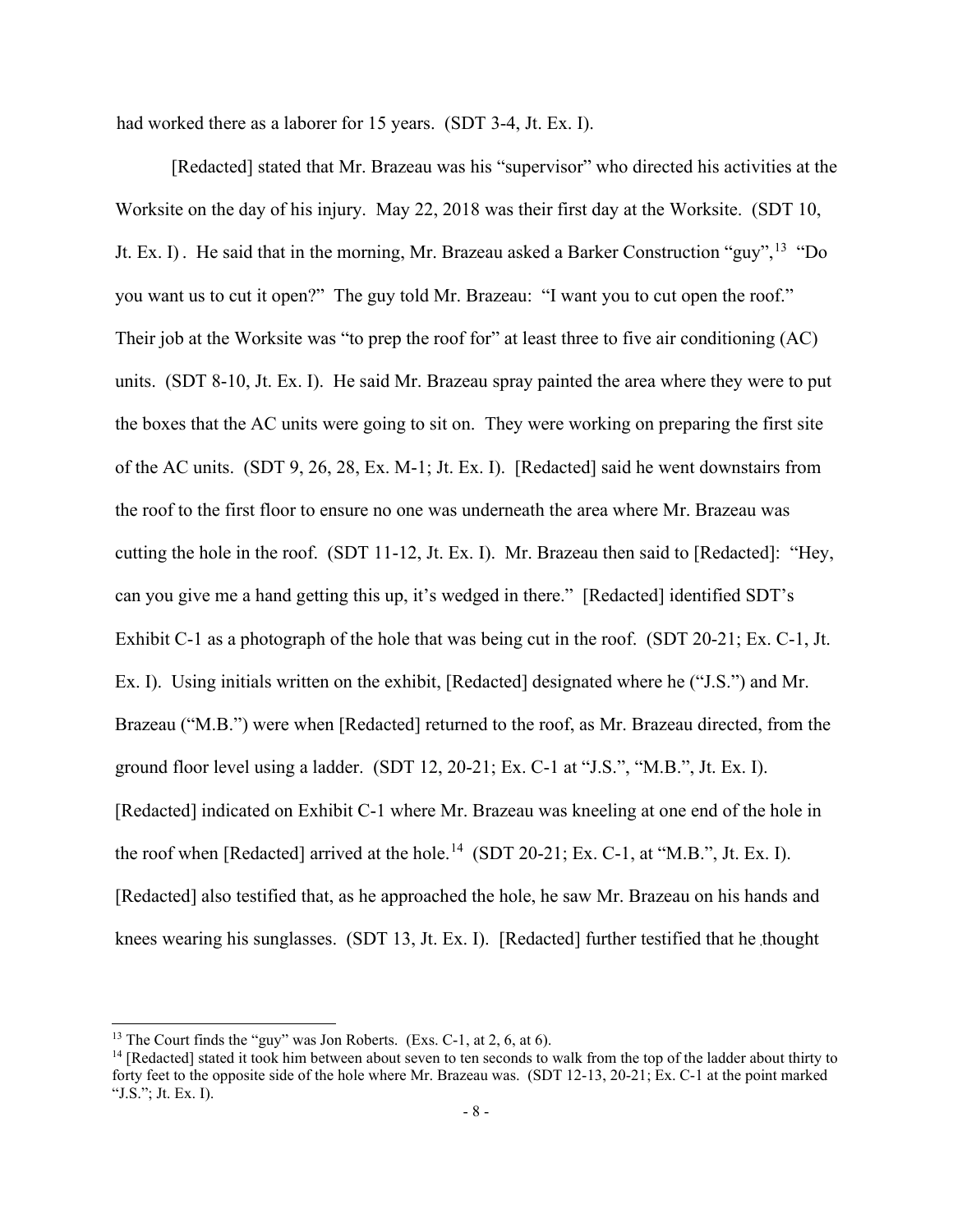that Mr. Brazeau saw him. (SDT 13-14, 20-22, 29, Jt. Ex. I). [Redacted] also testified that he was about five feet away from Mr. Brazeau when he, [Redacted], standing up stepped on the wooden planks remaining at the decking area being cut by Mr. Brazeau "to test it, and gone." (SDT 13-17, 20; Exs. M-4, M-6, Jt. Ex. I).

[Redacted] confirmed that he was not wearing his personal fall protection when he approached the hole in the roof and further testified that there was "no legitimate reason" why he did not have any safety equipment, including his harness, on; except for his hard hat. (SDT 14, 19, Jt. Ex. I). [Redacted] also stated that he could not recall if he ever put his fall protection on at all that day. (SDT 19, Jt. Ex. I). He further stated that when he went up the ladder to the roof, Mr. Brazeau was dead ahead of him. He said Mr. Brazeau was not behind one of the AC units. He said if Mr. Brazeau had looked up, he could have seen him [[Redacted]]. (SDT 29, Ex. M-1, Jt. Ex. I).

C. Foreman Brazeau's Testimony.

1. During Complainant's Case-in-Chief.

Michael Brazeau was employed at Eagle Cornice for twenty-two years. He was a patch crew foreman. Patch crews, comprised of a foreman and one or two guys, "do a little service work, roof leaks, install stuff, inspections." (Tr. 115). Mr. Brazeau testified that his duties included the requirement that "he/she will be responsible for locating anchor points and use all safety equipment provided by Eagle Cornice Co., Inc." (Tr. 116-17; Ex. C-7). Mr. Brazeau was trained to be a competent person with regard to fall protection. (Tr. 117). He testified that he had been designated as a competent person for over twenty years and described himself as "responsible for fall protection." (Tr. 118).

After arriving at the Worksite, Mr. Brazeau testified that he spoke with a Barker

- 9 -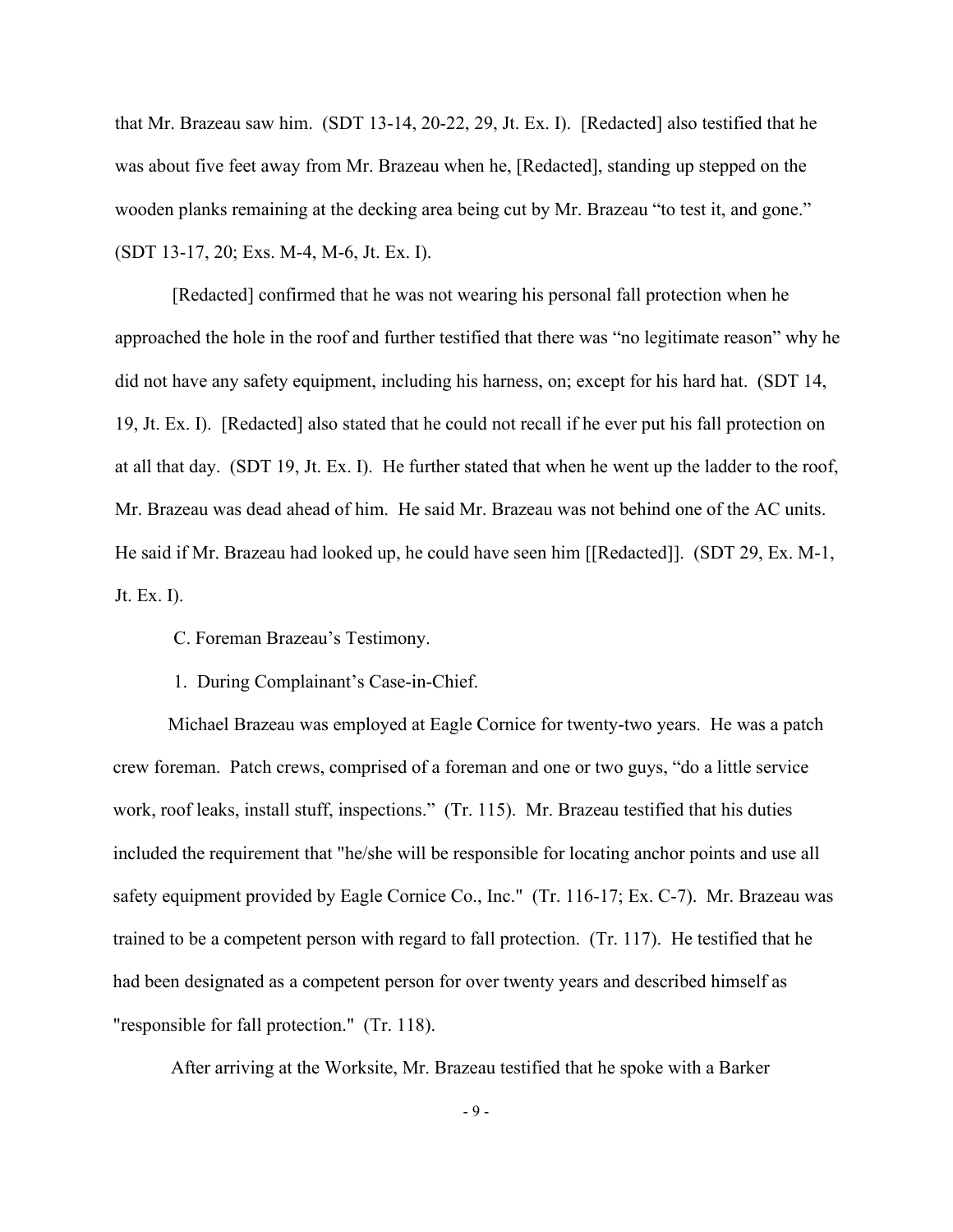Construction employee named "John".[15](#page-9-0) Material, including a Sawzall and Skilsaw, needed to do the job of installing new curbs<sup>[16](#page-9-1)</sup> for the AC units, as well as fall protection equipment for both Messrs. Brazeau and [Redacted], was then raised to the roof by a crane owned by Respondent. (Tr. 118-20, 124-25). Mr. Brazeau stated that he put on his fall protection as soon as the crane lifted the materials to the roof. (Tr. 119-24). When Mr. Brazeau was asked if [Redacted] was likewise tied off, the answer was negative because at that time [Redacted] was placing material in the working area and further that since the hole had not yet been cut, there was no hazard. (Tr. 125-26, 163-64). Mr. Brazeau never saw [Redacted] put on his fall protection that day and he did not ask him to. (Tr. 126-28). He never instructed [Redacted] to wear his fall protection on May 22, 2018 at the Worksite. (Ex. C-3, at 1).

The process of how the roof was to be cut so that the curbs could be installed was to measure and mark the area of the curb,  $17$  cut the rubber roof membrane, cut out the insulation and get down to the steel decking which is the final layer of the roof to be cut. Mr. Brazeau said it took about 30-45 minutes to prepare the hole. (Tr. 120-23). Mr. Brazeau stated that he directed [Redacted] to go down to the ground floor and be sure people were safe downstairs while he, Mr. Brazeau, was cutting the first hole in the roof using a Sawzall that can cut through metal and wood. (Tr. 119, 127, 138-39). Mr. Brazeau stopped cutting and called down to [Redacted] to return to the roof to help him lift a piece of cut steel decking out of the hole. Mr.

<span id="page-9-0"></span><sup>&</sup>lt;sup>15</sup> The Court finds that Mr. Brazeau spoke with Jon Roberts. (Ex. C-1, at 2, 6, at 6).

<span id="page-9-1"></span><sup>16</sup> Mr. Brazeau testified that:

HVAC contractors have a steel curb that goes on top of the roof. What you normally do is you mark out the inside of it, move that curb. You cut the rubber membrane, cut the installation, take that all out so now you just got the steel decking, put layers of wood in, cut the deck, and then obviously put that curb back over that hole. (Tr. 120). He identified a "curb" atop the photograph at Exhibit C-1, Jt. Ex. I. (Tr. 191; Ex. C-1, Jt. Ex. I).

<span id="page-9-2"></span> $17$  Mr. Brazeau said his Patch Crew had five curbs to do, where they were to cut five new holes in the roof and put curbs around them for the installation of new rooftop AC units. (Tr. 118-19).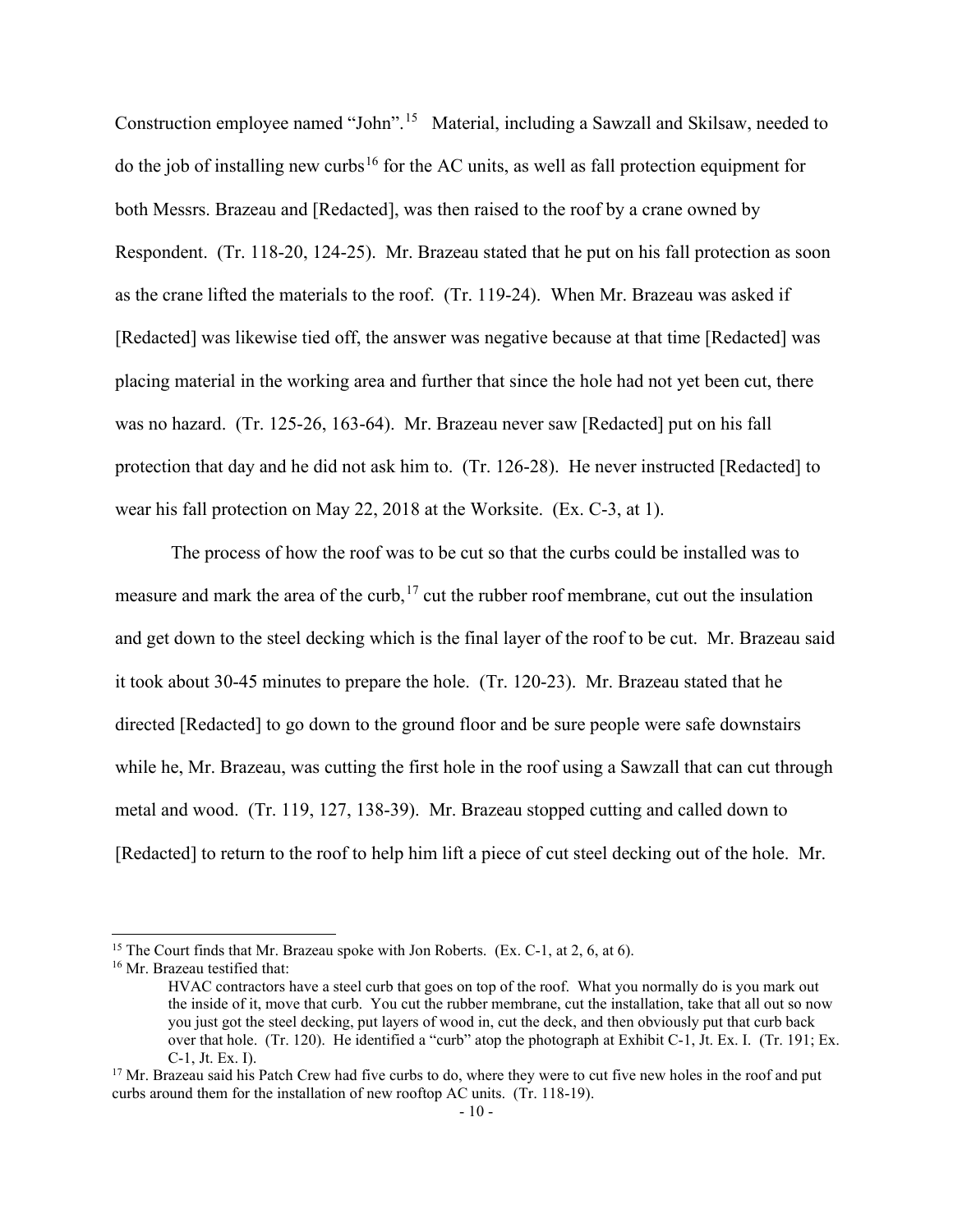Brazeau did not see [Redacted] put fall protection on and stated that [Redacted] should have had his fall protection on while working next to Mr. Brazeau before the hole in the roof. (Tr. 127- 28). He also did not check to see whether [Redacted] put on his fall protection when he returned to the roof. (Tr. 187).

When asked if Mr. Brazeau had filled out the Small/Repair Crew Safety Program, JHA Worksheet for the Worksite, Mr. Brazeau answered in the negative and stated that as there was nothing out of the ordinary on this job, a verbal safety discussion with his two bosses Messrs. Matt Hogberg and John Hogberg, was sufficient since it was obvious he and [Redacted] were going to be harnessed off. (Tr. 128-29, 132-35; Ex. C-11). He could not recall the last time he filled out a JHA. $^{18}$  (Tr. 133).

When asked his understanding of the FALL PROTECTION provision that states that a Small/Repair CREW: "Must recognize hazards and implement safety 'on the fly' ", Mr. Brazeau admitted that he was required to be alert to safety while work was being done:

> Question: What does safety on the fly mean? Answer: Oh, I'd say you go to a job, and if there is something -- you know, whatever you have to do for safety-wise, if you have to have harnesses, you have to have lines and -- Question: So on the fly suggests that you have to be alert to using safety properly while you're doing the work, correct? Answer: Yes.

(Tr. 130-32; Ex. C-10, at 2).

Mr. Brazeau testified that [Redacted] stepped onto six channels of steel decking when he fell, and at least pieces of two channels fell through the hole with him. (Tr. 140-42; Ex. C-9, at 2, at "A", "B"). Mr. Brazeau was not aware of any reason why [Redacted] stepped onto the six

<span id="page-10-0"></span><sup>&</sup>lt;sup>18</sup> During his March 21, 2019 deposition, Mr. Brazeau said his practice was to fill out a JHA before starting patch work. (Tr. 135).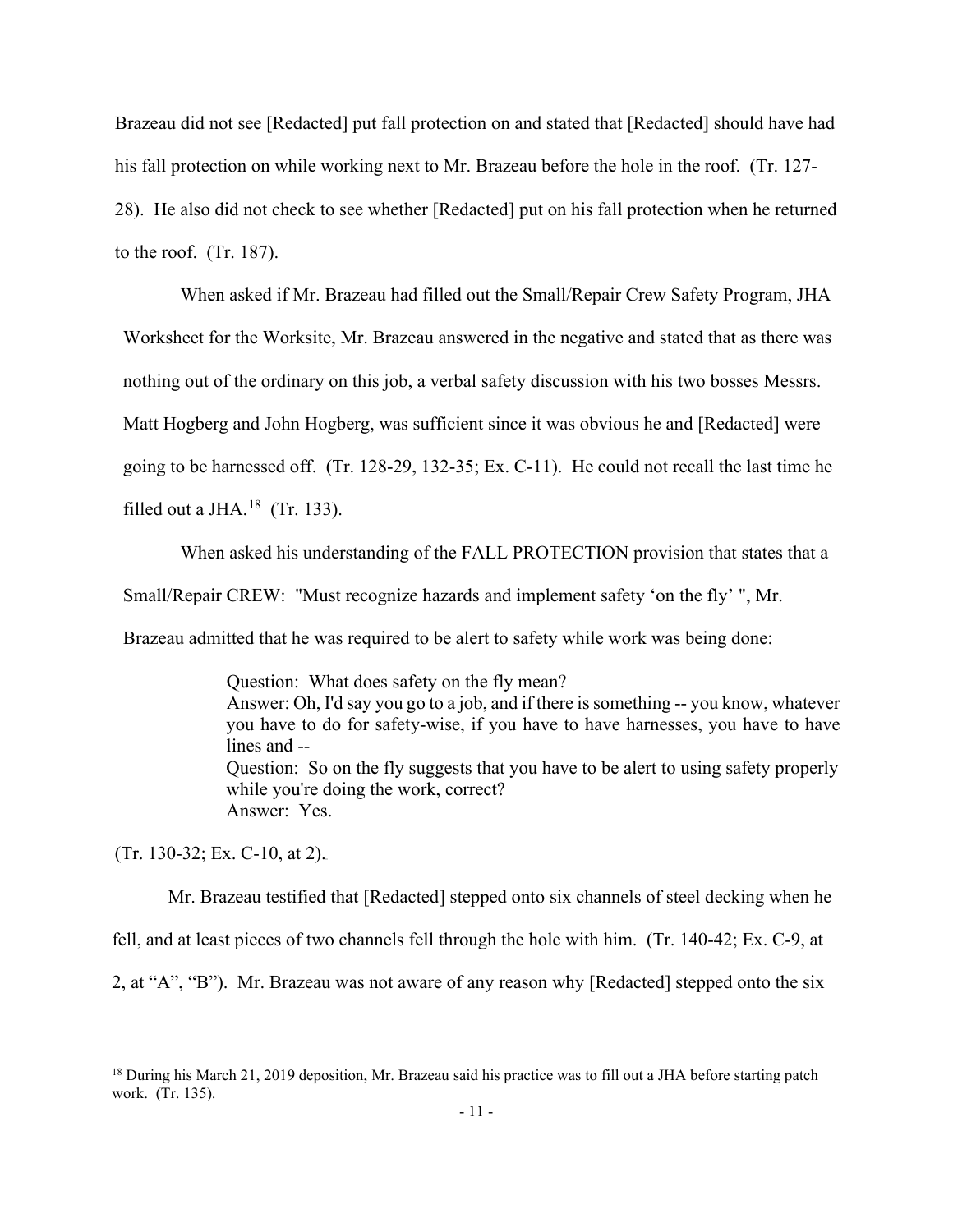or so steel channels when falling through the hole. (Tr. 142-43; Ex. C-9, at 2).

2. During Respondent's Case-in-Chief.

Mr. Brazeau started working on patch crews at Eagle Cornice in about 2000/2001. (Tr. 155-56). He typically reviews any scope of work and plans and specifications with any assigned laborer before starting work. (Tr. 158-59). He testified that he does not have the authority to sign change orders, hire or fire employees, or discipline employees. He reports to Matt Hogberg, a service manager and supervisor who also runs a Patch Crew. (Tr. 159-60).

Mr. Brazeau testified that he met with Messrs. Jon and Matt Hogberg at Matt Hogberg's Eagle Cornice office in Cranston, RI before leaving for the Worksite on the morning of May 22, 2018. (Tr. 161). They discussed the scope of work, which was the installation of five or six AC units. They were to "cut the roof out, install them, and flash them with rubber membrane."<sup>19</sup> He said steel decking was the next layer under that and the scope of work was not to cut the steel decking. (Tr. 162). He also said that he had no authority from Respondent to agree to cut the steel decking at the Worksite. (Tr. 173). Mr. Brazeau said he cut the steel decking because he was told to by general contractor supervisor Roberts and he figured the bill for cutting the steel decking would be paid by Barker Construction. (Tr. 174; Ex. C-3, at 1). He also said that the HVAC contractor did the layouts for the curbs, as was customary. (Tr. 163).

Mr. Brazeau testified that [Redacted] was near him when he cut the membrane open; but not near him when he cut any steel decking. (Tr. 166). He guessed that he cut 30 to 40 percent of the hole through the steel decking. He said that the he lifted the steel decking because it was vibrating. He told [Redacted] to come to the roof because he was almost done cutting the steel

<span id="page-11-0"></span> $19$  Mr. Brazeau testified that when he said, "cut the roof out" he was referring only to "cutfting] the rubber in the insulation." (Tr. 162).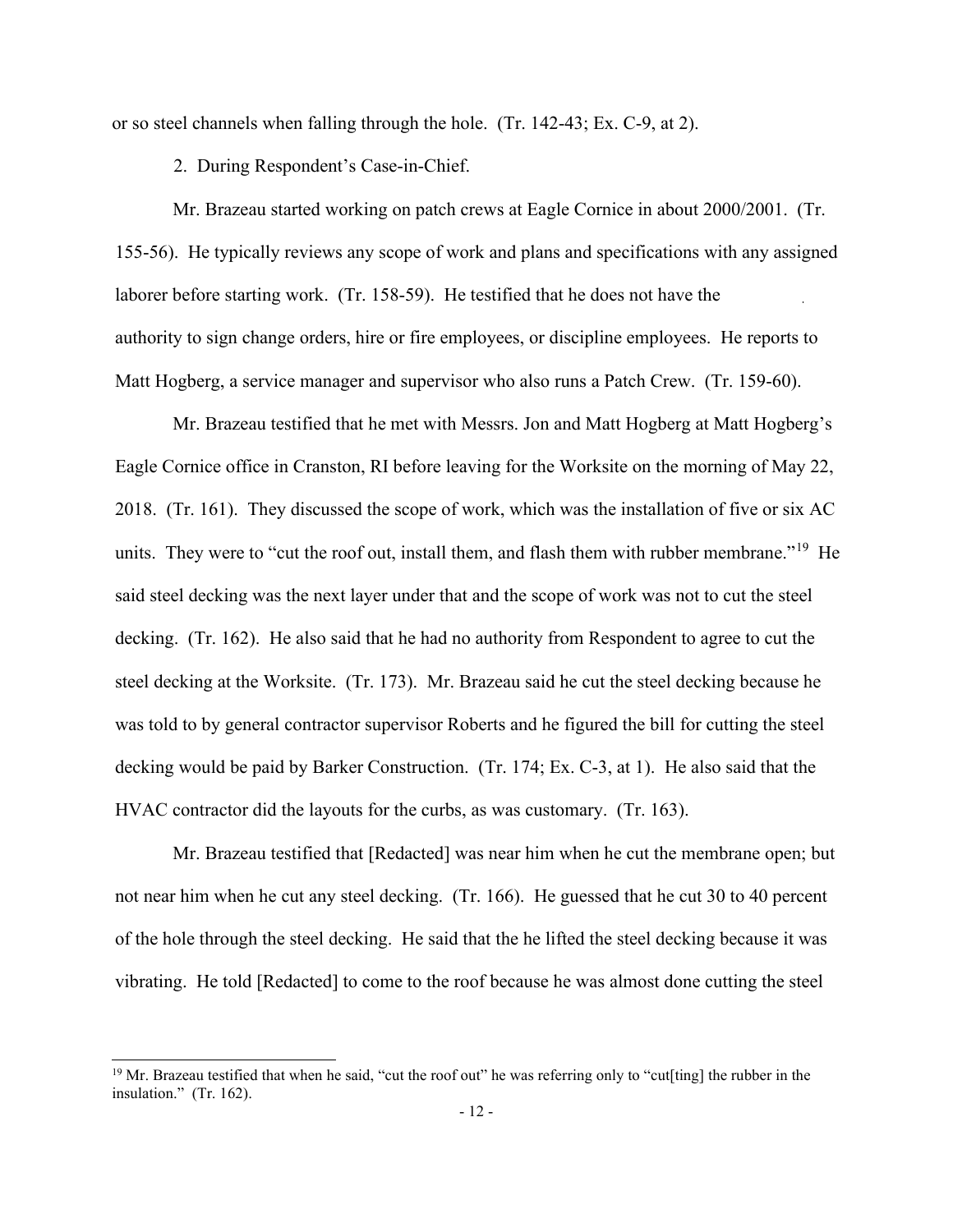decking, and [Redacted] could help him finish cutting and lift the steel decking out. (Tr. 168). He testified that he could not see [Redacted] come across the roof toward him because there was an AC unit in front, and he was bending over, looking down. (Tr. 169-70; Ex. M-6). Mr. Brazeau saw [Redacted]'s "foot hit the piece of wood, and then that's when I looked up, and his right foot hit the decking, and it just instantly just dropped." (Tr. 169-73).

Mr. Brazeau testified that he did not read the statement handwritten by CO Owens before he [Mr. Brazeau] signed and dated the statement "5/22/18" twice. He further said that he disagreed with that part of his statement that said: "as [Redacted] was preparing to pull the one piece of decking, when he put his foot on the other piece of decking, he fell 19' 7" to the concrete floor below[.]" because [Redacted] was not next to him when he [Mr. Brazeau] was cutting the steel decking.<sup>20</sup> He also disagreed with that part of his statement that said [Redacted] was "preparing to pull the one piece of decking" because he did not see that. (Tr. 176-79; Ex. C-5, at 1). Mr. Brazeau said the saw shown at the top left of the photograph at Exhibit C-9, at 2, was a "Skilsaw" used to cut wood and not steel decking. (Tr. 184; Ex. C-9, at 2). He also said that he was unable to identify whose harness or work belt is shown at the top right of the photograph at Exhibit C-9, at 2, because "there was so much chaos there" and he did not "know when all these pictures were taken." (Tr. 184-85; Ex. C-9, at 2).

During cross examination by government counsel, Mr. Brazeau testified that neither he nor [Redacted] were disciplined for any activities they performed at the Worksite on May 22, 2018. (Tr. 186). When asked if he, Mr. Brazeau, could have waited for [Redacted] to come back up to the roof and be sure that [Redacted] was tied off before he approached the hole before

<span id="page-12-0"></span><sup>&</sup>lt;sup>20</sup> Mr. Brazeau's disagreement with this part of his statement is a *non sequitur* since that part of his statement does not say that the [Redacted] was cutting the steel decking. (Tr. 177-78; Ex. C-5, at 1).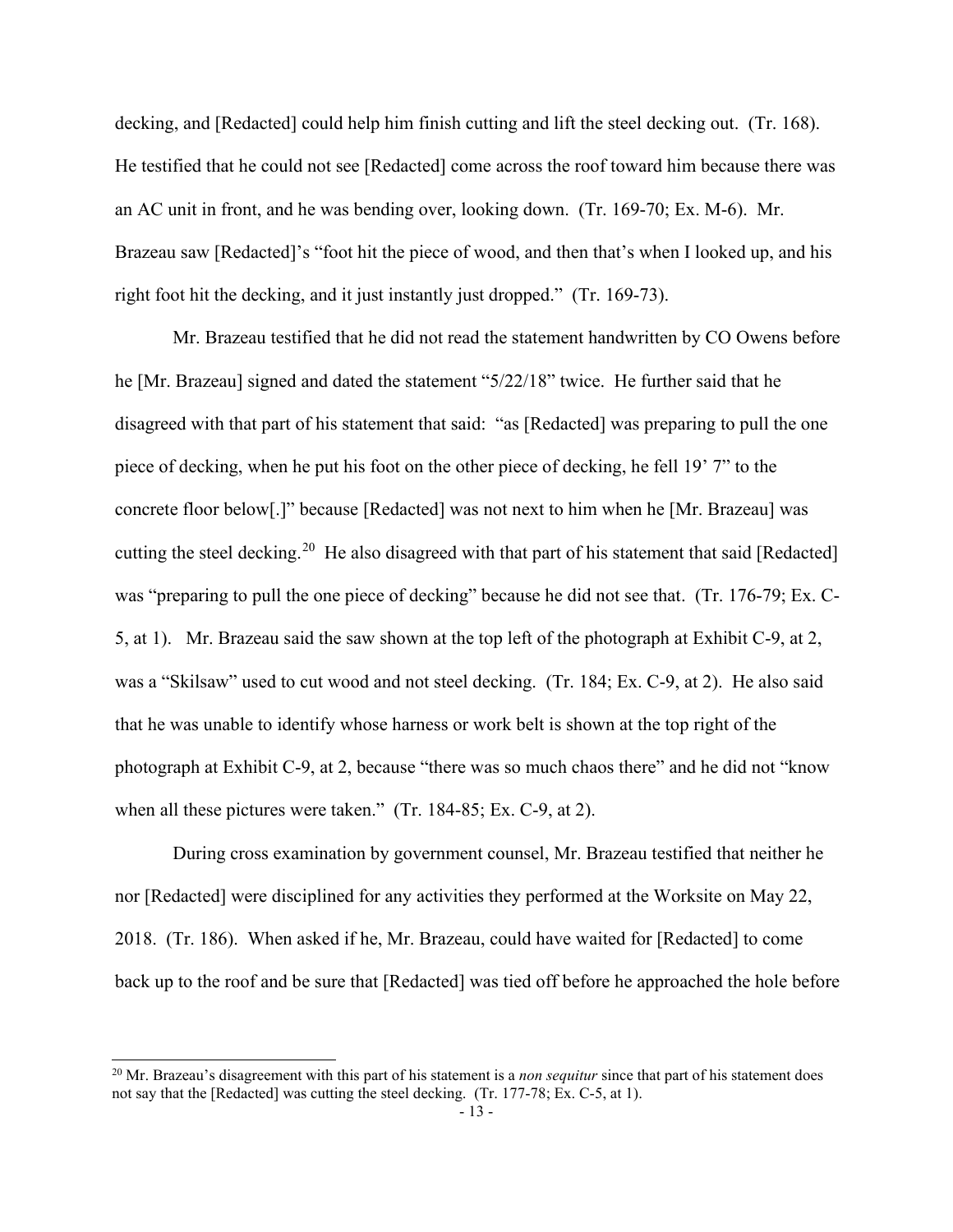doing the final phase of cutting, Mr. Brazeau acknowledged that he could have done so. (Tr. 187). When Mr. Brazeau was asked why he did not do so, he said, "I was just too busy working, and I never noticed he [[Redacted]] was on the roof. If I was up and saw him, I would have, but unfortunately, I was on my knees working, and the [AC] unit was in front of me. I never knew he was on the roof." (Tr. 187, 191; SBT 29, Ex. M-2, Jt. Ex. I). He admitted, however, that at that time he knew [Redacted] was on his way back to where he [Mr. Brazeau] was. (Tr. 187).

During re-direct examination by Respondent's counsel, Mr. Brazeau said the ladder used to access the roof was placed along the white line that appears on photograph M-1, Joint Exhibit I. (Tr. 188; M-1, Jt. Ex. I). He also identified the hole opening on the photograph looking down on the top of the roof from above at Exhibit M-1, Joint Exhibit I, at location "A". He said that he was kneeling to the left of the location he marked as "A", and [Redacted] came from the right of "A". (Tr. 190-91; Ex. M-1, Jt. Ex. I).

D. Matt Hogberg's Testimony.

Matt Hogberg was Respondent's service manager and safety manager. He has worked full-time for Eagle Cornice since about 2006/2007. He said Eagle Cornice primarily does residential and commerical roofing, new construction, reroofing, demolition of roofs, and sheet metal. (Tr. 194). He said that, to his knowledge, Respondent did not have any safety violations that were not dismissed in the past ten years. He said that Respondent joined Captive Insurance in 2008, which is now North American Roofing Insurance (NARI). (Tr. 196, 209).

Matt Hogberg testified about Respondent's auditing procedure and training for OSHA compliance that was provided to each of its new employees and continuing with its existing employees, including an annual NARI Standard Safety Operating Procedures Compliance Audit done by Hettrick, Cyr and Associates. (Tr. 196-201; Ex. B). He also said either he, Jon Hogberg

- 14 -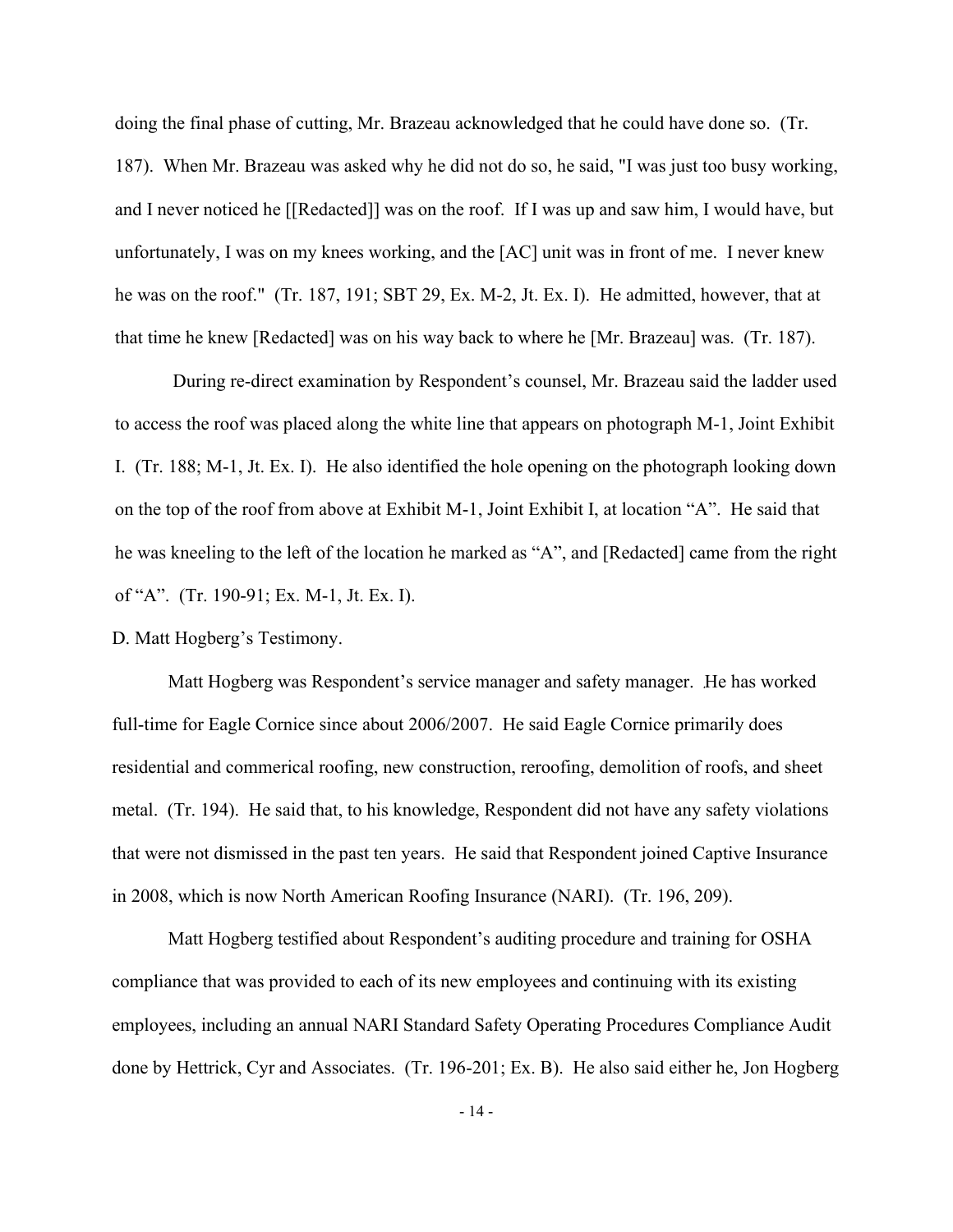or a foreman conduct weekly toolbox talks at the job sites and upload the topic discussed, the duration of the talk, and note who attended into a software program called Dataforma. (Tr. 198- 99). He also said Respondent has yearly seminars to train its employees and renew their knowledge of fall protection and OSHA compliance.<sup>[21](#page-14-0)</sup> (Tr. 196-205, 208, 213-14; Exs. F, I). He further stated that each new hire is given an Eagle Cornice New Hire Safety Orientation booklet<sup>22</sup> on fall protection and safety compliance, as well as a Safety Checklist<sup>[23](#page-14-2)</sup> and a Small/Repair Crew Safety booklet<sup>[24](#page-14-3)</sup> and administered a test on these materials. (Tr. 209-12, Exs. G-H, C-10).

Mr. Brazeau testified that Exhibit J is the Job Description for Roofer/Service Foreman

under which Mr. Brazeau had no authority to issue change orders or hire, fire or reprimand any

employees.<sup>[25](#page-14-4)</sup> (Tr. 214; Ex. J). He said Mr. Brazeau should have refused to cut the steel

<span id="page-14-0"></span><sup>&</sup>lt;sup>21</sup> Matt Homberg testified that "1926.501 Fall Protection" was a four-hour Power Point presentation given by Hettrick, Cyr, and Associates in March 2018 to Respondent's employees. (Tr. 213-14; Ex. I). The presentation stated that, "[t]he competent person must HAVE AUTHORITY TO TAKE CORRECTIVE ACTIONS!" [sentence in red and emphasis in original]. (Ex. I, at 7). It further defines "Holes" as any hole greater than 2 inches by 2 inches and states, "Roof Opening must be protected by a guardrail system or personal fall arrest system." (Ex. I, at 40).

<span id="page-14-1"></span> $22$  The New Hire Safety Orientation booklet states "[f]alls from elevation is (sic) the leading cause of fatality in the construction industry!!" (Ex. G, at 12).

<span id="page-14-2"></span><sup>&</sup>lt;sup>23</sup> Matt Homberg testified that he primarily fills out a safety checklist when the scope of work seems to be extraordinary. (Tr. 211-12; Ex. H, at 1-4).

<span id="page-14-3"></span><sup>&</sup>lt;sup>24</sup> The Small/Repair Crew Safety booklet states that "• Fall Protection system must be determined by competent person onsite." (Ex. H, at 35).

<span id="page-14-4"></span><sup>&</sup>lt;sup>25</sup> Matt Homberg testified that under the contract between the Contractor, Barker Construction, and Respondent, dated April 19, 2018 (Contract), Eagle Cornice had "no duty to cut the decking." (Tr. 218; Ex. K). He said Respondent's proposal to Barker Construction, dated "4/4/18", was attached to the back of the contract; and included a NOTE that stated: "All decking is to be cut by others." (Ex. K, at 1). Barker Construction's acceptance of Respondent's proposal is unsigned by the Owner/Customer, CPL Plasma, or Barker Construction. (Ex. K). ARTICLE 5, CHANGES IN THE WORK, Section 5.2, of the contract states:

The Subcontractor [Respondent] may be ordered in writing by the Contractor [Barker Construction], without invalidating this Subcontract, to make changes in the Work within the general scope of this Subcontract consisting of additions, deletions or other revisions, …. The Subcontractor, prior to the commencement of such changed or revised Work, shall submit promptly to the Contractor written copies of a claim for adjustment to the Subconstruct Sum and Subcontract Time for such revised Work in a manner consistent with requirements of the Subcontract documents. (Ex. K, at 8).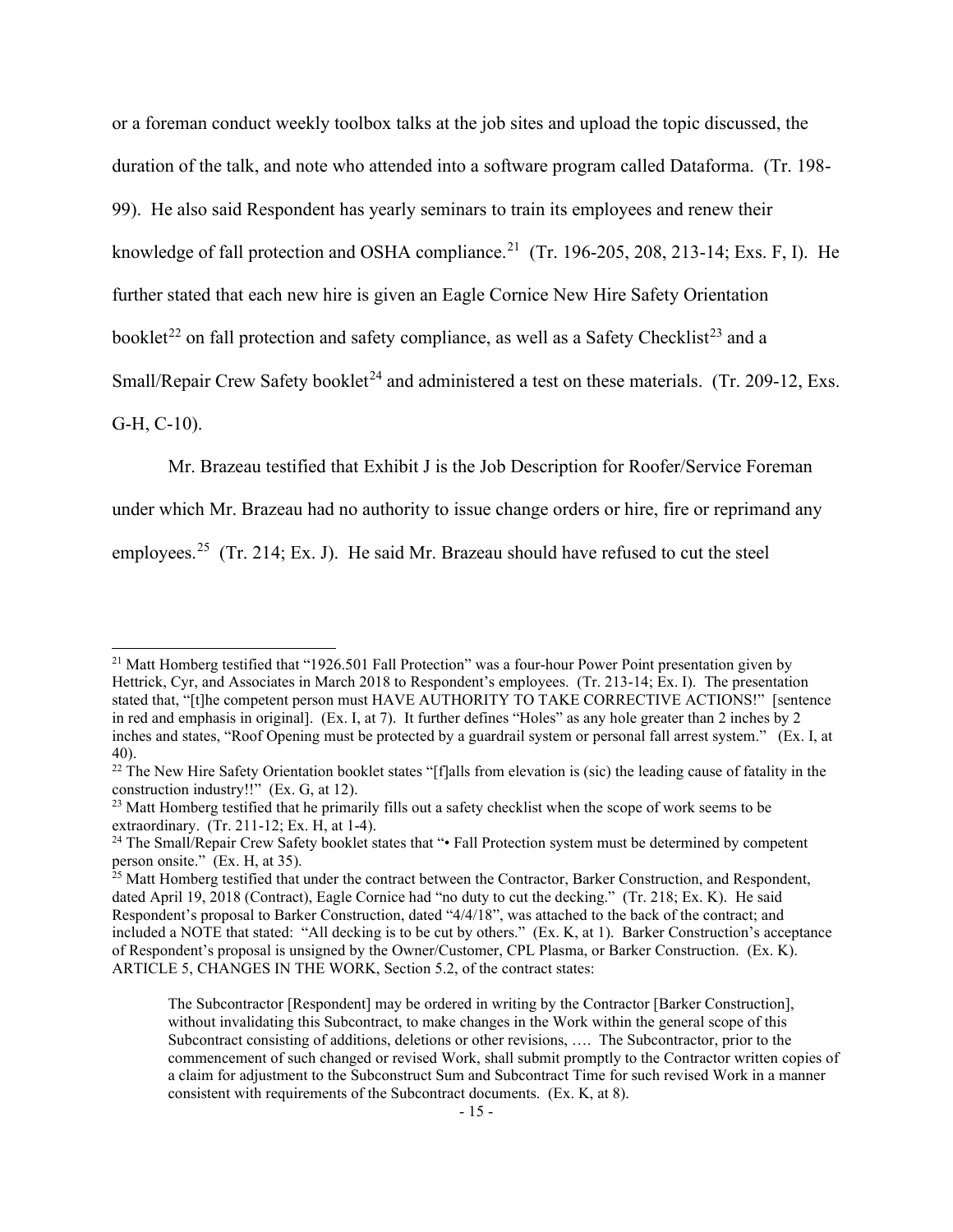decking.<sup>26</sup> He also testified about Respondent's policy on Safety Infractions under which employees are penalized for enumerated violations. He noted that both Messrs. Brazeau and [Redacted] had signed Respondent's Safety Infraction document. (Tr. 201-02; Exs. C-D). He testified that [Redacted] was not disciplined for the May 22, 2018 incident, either by reprimand or by being fired. (Tr. 202). Matt Hogberg stated that he had not had a chance yet, as of April 4, 2019, to discipline [Redacted] because [Redacted] had been hospitalized and remains out of work on worker's compensation. (Tr. 202-03).

After Mr. Brazeau informed Jon Homberg by telephone of [Redacted] falling through the hole, Matt and Jon Homberg rushed to the Worksite. They arrived there before CO Owens. Matt Homberg testified that he took some photographs and was instructed by someone; perhaps a firefighter or GC superintendent, "to get off the roof." (Tr. 221-22).

When asked during cross examination whether Mr. Brazeau was disciplined for permitting [Redacted] to approach the hole without wearing fall protection, Matt Hogberg admitted that Mr. Brazeau was not disciplined for his May 22, 2018 actions at the Worksite.<sup>27</sup> Matt Hogberg explained that Respondent wanted to make sure to take the right action regarding Mr. Brazeau's discipline. (Tr. 225-26). Matt Hogberg recalled telling Mr. Brazeau after the incident "that the number one thing you do is you put your harness on first thing in the morning, and tie off before you do anything." (Tr. 225). He admitted that Mr. Brazeau acted in a complacent manner because [Redacted] did not use his personal fall arrest system.<sup>28</sup> He also

<span id="page-15-0"></span><sup>&</sup>lt;sup>26</sup> Matt Homberg testified that he and Jon Homberg specifically told Mr. Brazeau during the early morning meeting not to cut the steel decking, also referred to as the substrate. He said, "through experience we know a lot of contractors try to get something different up" and if someone tried to do so Mr. Brazeau was to call him or Jon Homberg. (Tr. 219-22).

<span id="page-15-1"></span><sup>&</sup>lt;sup>27</sup> Matt Homberg stated that about two to four years before a whole Patch crew was given corrective counseling once for working outside the safety lines, the perimeter edge/line without fall protection. (Tr. 226-27).

<span id="page-15-2"></span><sup>&</sup>lt;sup>28</sup> Matt Hogberg initially testified that he believed that Mr. Brazeau was "possibly complacent" on the job site on May 22, 2018. (Tr. 229). When asked a second time if Mr. Brazeau was complacent, Matt Hogberg stated, "I could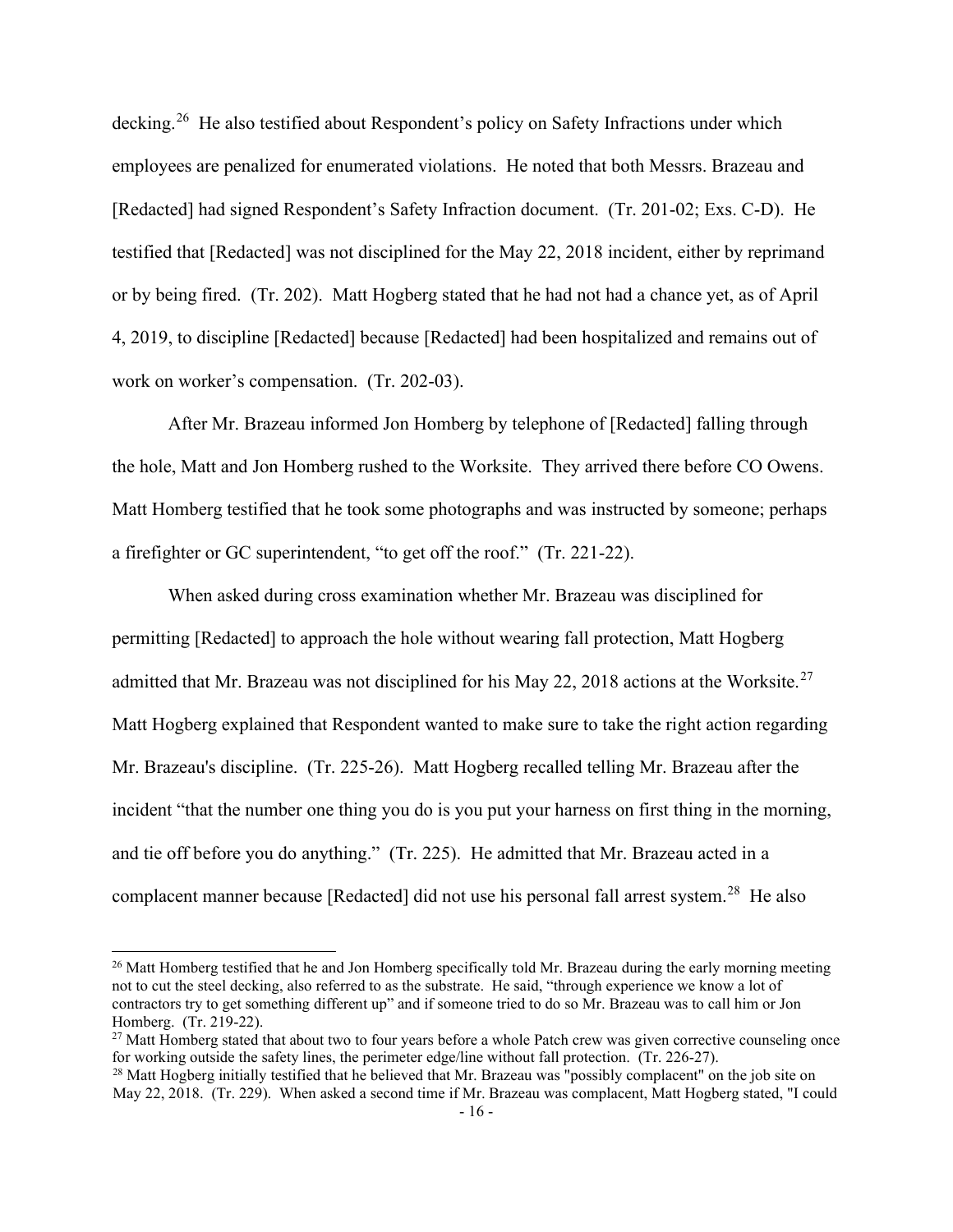said Mr. Brazeau "should have been more aware of his surroundings." (Tr. 229-31).

Matt Homberg stated that he did not fill out a Small Repair Crews Safety Checklist for the job at the Worksite because "there were no extraordinary circumstances. There was not to be any hole cut." He also did not complete a JHA because "there was no great hazard." (Tr. 227- 28; Ex. H, at 1-4).

On redirect examination, Matt Hogberg again admitted that Mr. Brazeau should have been more aware of [Redacted] coming up to the roof. He also said [Redacted] should have been more aware of the circumstances when he returned to the roof. (Tr. 232-33).

#### **IV. DISCUSSION**

In order to prove a violation of a standard promulgated under Section  $(a)(2)$  of the OSH Act, the Secretary must show that the: 1) standard applies to the facts, 2) employer failed to comply with its terms, 3) employee(s) had access to the hazards, and 4) employer could have known of the hazards in the exercise of reasonable diligence. *Hackney, Inc.*, 16 BNA OSHC 1806, 1809 (No. 91-2490, 1994); *Sw. Bell Tele. Co*., 19 BNA OSHC 1097, 1098 (No. 98-1748, 2000), *aff'd*, 277 F.3d 1374 (5<sup>th</sup> Cir. 2001). To prove that the violation at issue was Serious, the Secretary also must prove that the hazard posed the risk of serious bodily harm or death. The evidence shows that the Secretary has satisfied all these requirements here.

*A. The cited standard applies at Respondent's Worksite.* 

The cited standard at issue, 29 C.F.R. § 1926.501(b)(10), states that each employee engaged in roofing activities on low slope roofs, with unprotected sides and edges six (6) feet (l .8m.) or more above lower levels, must be protected from falling hazards by a guard rail

say so, even though he was tied off." (Tr. 230).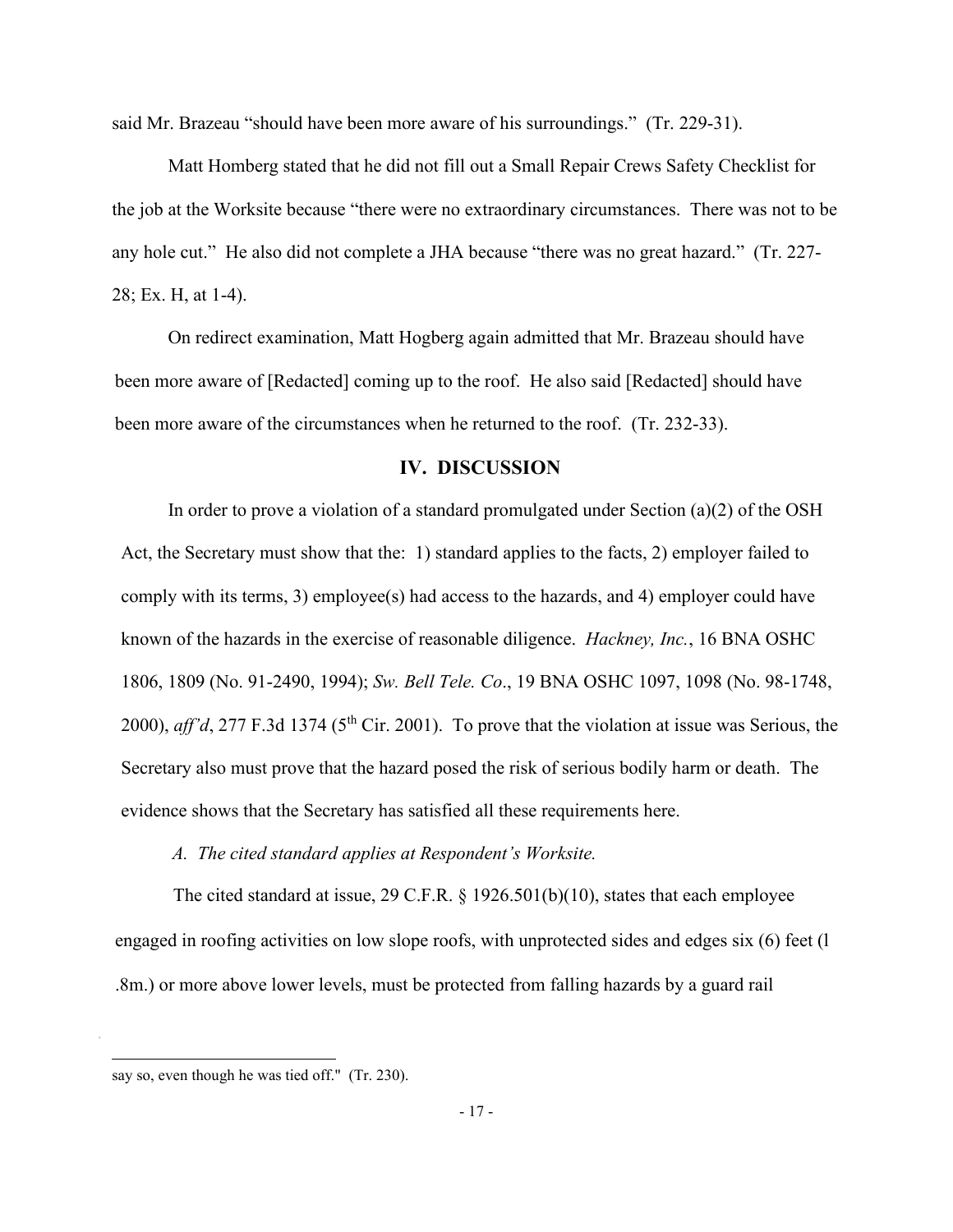system, safety net systems or a personal fall arrest system. The violation specifies that, on the flat roof of the building at Respondent's Worksite, on May 22, 2018, Respondent did not ensure that all of its employees who were engaged in roofing activity nineteen feet, seven inches above the lower working level were protected by a guard rail system, safety net system or personal fall arrest systems. The charging language in the Citation at issue sufficiently tracks the standard at issue.

When [Redacted]'s injury occurred at about 8:30 a.m., both he and his Foreman, Mr. Brazeau, were working at a height above nineteen feet. There was no guard rail system or safety net system in place. [Redacted] was following Mr. Brazeau's instructions to return to the roof. Although Mr. Brazeau was wearing a personal fall arrest system, [Redacted] was not. When [Redacted] stepped into the sizeable cut hole, he fell more than 19 feet to the ground below. (Tr. 53-57, 109; Exs. C-4, at 2, C-8, at 1, at "A"). 29 C.F.R. § 1926.501(b)(10) was properly cited by OSHA as the operative safety regulation. (Sec'y Post-Hr'g Br. 13-14).

## *B. Respondent failed to comply with the cited standard.*

There were no guard rail or safety net systems in place at the Worksite on May 22, 2018. The remaining option under the cited standard was for [Redacted] to have worn a personal fall arrest system secured to an anchor point. Respondent failed to comply with the fall protection standard when [Redacted] stepped into the hole in the roof that his Foreman cut open without wearing his personal fall arrest system and securing it to an anchor point. Had [Redacted] been wearing such a secured system, he would not have fallen more than nineteen feet to the ground below.<sup>[29](#page-17-0)</sup> (Sec'y Post-Hr'g Br. 14).

<span id="page-17-0"></span><sup>29</sup> *See* "1926.501 Fall Protection", "Causes of Fall in Construction … • No personal fall arrest system worn … Sixty percent (60%) of all falls were preventable by fall protection " [Last sentence in red in original] (Ex. I, at 5).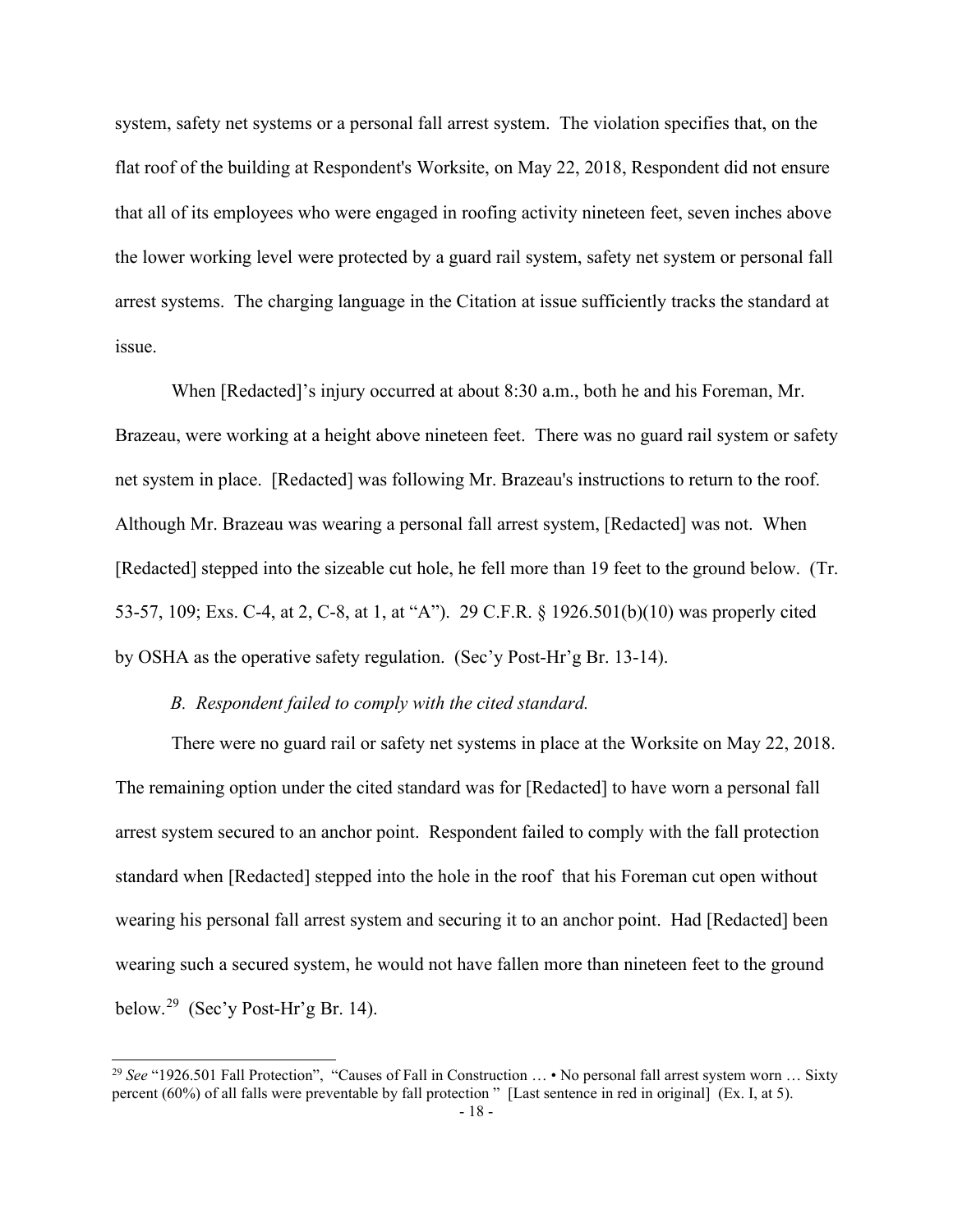*C. [Redacted] was exposed to the violative condition on May 22, 2018 at the Worksite.* 

Evidence of [Redacted]'s exposure to a fall through the hole in the roof at the Worksite is clear. Photographic evidence depicts the fall hazard that [Redacted] encountered on the roof while the hole was being cut open. (Tr. 53-57, 109; Exs. C-4, at 2, C-8, at 1, at "A", L, at 2, M, at 4). Therefore, this element of the Secretary's *prima facie* case has been established. *See S & G Packaging Co.*, 19 BNA OSHC 1503, 1506 (No. 98-1107, 2001)(exposure element is established by actual exposure to hazard).

#### *D. Respondent had both actual and constructive knowledge of the violative condition.*

The Secretary has established that Respondent had actual knowledge of the violative condition. The Secretary establishes the knowledge element by showing that the employer knew or should have known of the physical conditions that constituted the violation. *Jacobs Field Servs. N. Am.*, 25 BNA OSHC 1216, 1218 (No. 10-2659, 2015). The Secretary need not show that the employer was aware that the conditions were, in fact, hazardous. *Phoenix Roofing Inc.,*  17 BNA OSHC 1076, 1079-80 (No. 90-2148, 1995), *aff'd,* 79 F.3d 1146 (5th Cir. 1996).

Here, Respondent knew that [Redacted] was working on the roof without a fall protection system after the hole was cut open. Mr. Brazeau was the foreman and designated competent person of the two-person patch crew at the Worksite on May 22, 2018. (Tr. 116-17, Exs. C-7, I, at 7). [Redacted] worked under the direction of Foreman Brazeau at the Worksite at all times on May 22, 2018. (Tr. 70, 73-74). He directed [Redacted] in what needed to be done. (Exs. C-3, at 1, C-5, at 1). Mr. Brazeau had tied off to an anchor point as he cut the perimeter of the roof hole. (Tr. 123; Ex. C-1, at 2). [Redacted] failed to put his fall protection harness on when he returned to the roof from the floor below. Mr. Brazeau never instructed [Redacted] to wear his fall protection on May 22, 2018 at the Worksite, including when [Redacted] was on the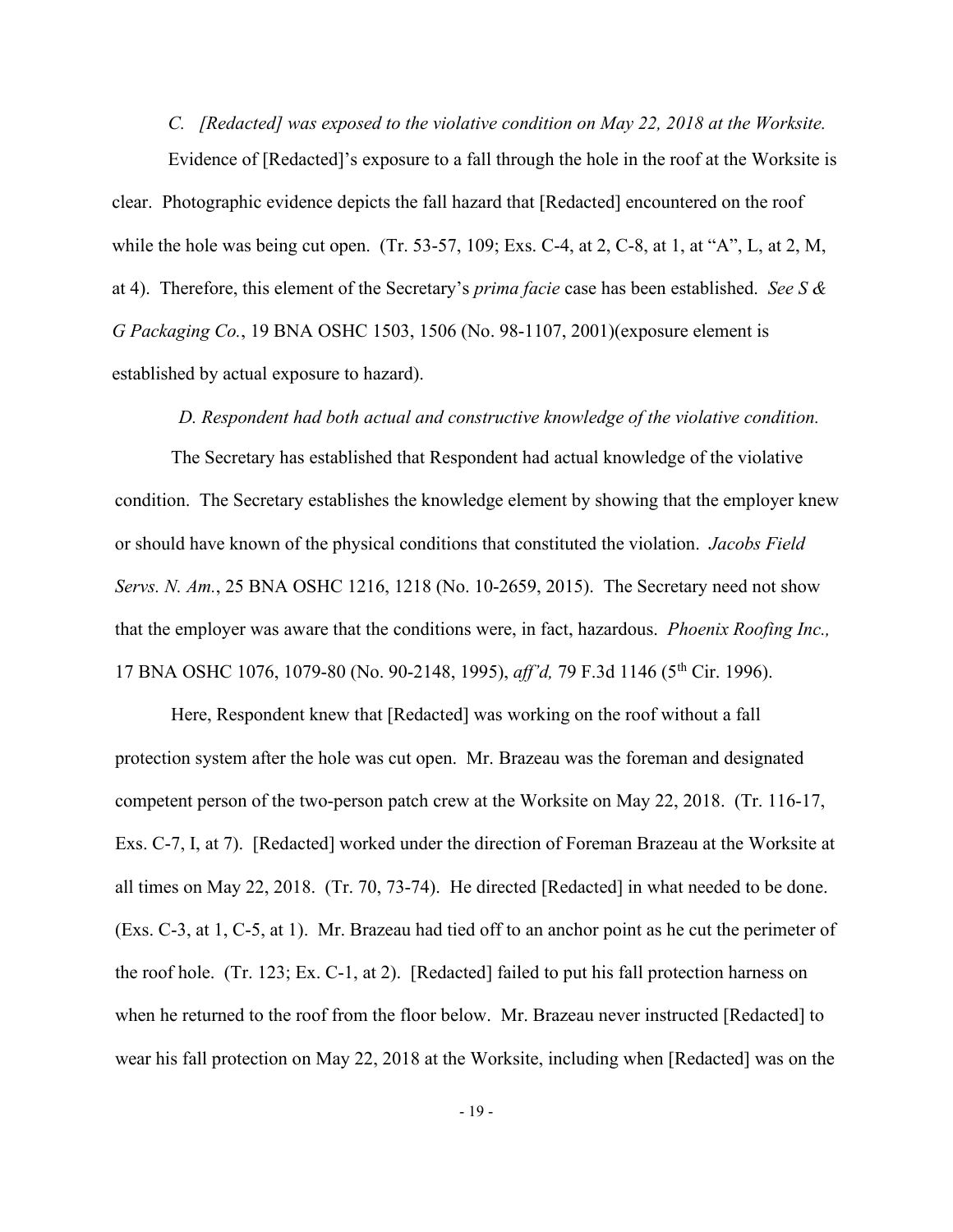roof after the hole was cut open. (Ex. C-3, at 1, C-5, at 2). Mr. Brazeau had the authority and obligation to require [Redacted] to wear his personal fall arrest system. (Tr. 116-17, Exs. C-7, I, at 7).

Mr. Brazeau knew [Redacted] had not put on his fall protection at the Worksite and he did not ask him to. (Tr. 126-28). "[W]hen a supervisory employee has actual or constructive knowledge of the violative conditions, that knowledge is imputed to the employer, and the Secretary satisfies his burden of proof without having to demonstrate any inadequacy or defect in the employer's safety program." *Dover Elevator Co*., 16 BNA OSHC 1281, 1286 (No. 91- 862, 1993), *accord*, *Dana Container, Inc*., 25 BNA OSHC 1776, 1779 (No. 09-1184, 2015). The Court finds that Mr. Brazeau was a supervisory employee at the Worksite at the time of the injury for the purposes of applying this rule.<sup>30</sup> *Dover Elevator Co.*, 16 BNA OSHC at 1286 ("An employee who has been delegated authority over other employees, even if temporary, is

<span id="page-19-0"></span><sup>&</sup>lt;sup>30</sup> Respondent's contention that Mr. Brazeau was "merely a co-worker and not a supervisor" is rejected. (Resp't Post-Hr'g Br. 14, Resp't Response to Complainant's Sec'y Post-Hr'g Br. 3). Likewise, Respondent's contention that Mr. Brazeau had "no duty" to make sure [Redacted] was tied off when he returned to the roof from the floor below or "no duty watching over [Redacted] … to insure he had safety protection on" is also rejected. (Resp't Response to Complainant's Sec'y Post-Hr'g Br. 6). These rejections are for the reasons stated above. Respondent points to several circuit court cases that supposedly support its arguments. (Resp't Post-Hr'g Br. 14-15). They do not. In *Quinlan v. Sec'y of Labor*, 812 F.3d 832 (11<sup>th</sup> Cir. 2016), the 11<sup>th</sup> Circuit reaffirmed the well-established, classic agency principle where the "knowledge of a supervisor is imputed to an employer … when the supervisor …, sees the subordinate employee violating a safety rule, knows there is such a violation, but nonetheless allows it to continue." This is precisely the case here. The Circuit distinguishes its holding in *Quinlan* from its earlier holding in *Comtran Grp., Inc. v. U.S. Dept. of Labor*, where it held that '"employer knowledge must be established … by either the employer's actual knowledge, or by its constructive knowledge based on the fact that the employer could, under the circumstances of the case, foresee the unsafe conduct of the supervisor [that is, with evidence of lax safety standards].' " Here, Respondent asserts, "[t]he evidence is uncontradicted that the violation charge result exclusively from the misconduct of [Redacted]" and there is no evidence of any misconduct by Mr. Brazeau. (Resp't Post-Hr'g Br. 17). In *Brock v. L.E. Myers Co., High Voltage Div.*, 818 F.2d 1270 (6<sup>th</sup> Cir. 1987), the Sixth Circuit held, when reversing the Commission's conclusion and upholding the judge's ruling, that the negligent behavior of a foreman, which results in dangerous risks to employees under his supervision, raises an inference of lax enforcement and/or communication of the employer's safety policy. (*Id*., at 1277). The Sixth Circuit cited to *Nat'l. Realty and Constr. Co., Inc. v. OSHRC*, 489 F.2d 1257, (D.C. Cir. 1973), where the D.C. Circuit stated "'[A]n instance of hazardous employee conduct, may be considered preventable even if no employer could have detected the conduct, or its hazardous character, at the moment of its occurrence. Conceivably, such conduct might have been precluded through feasible precautions concerning the hiring training, and sanctioning of employees." (*Id*., at 1266-67 n. 37).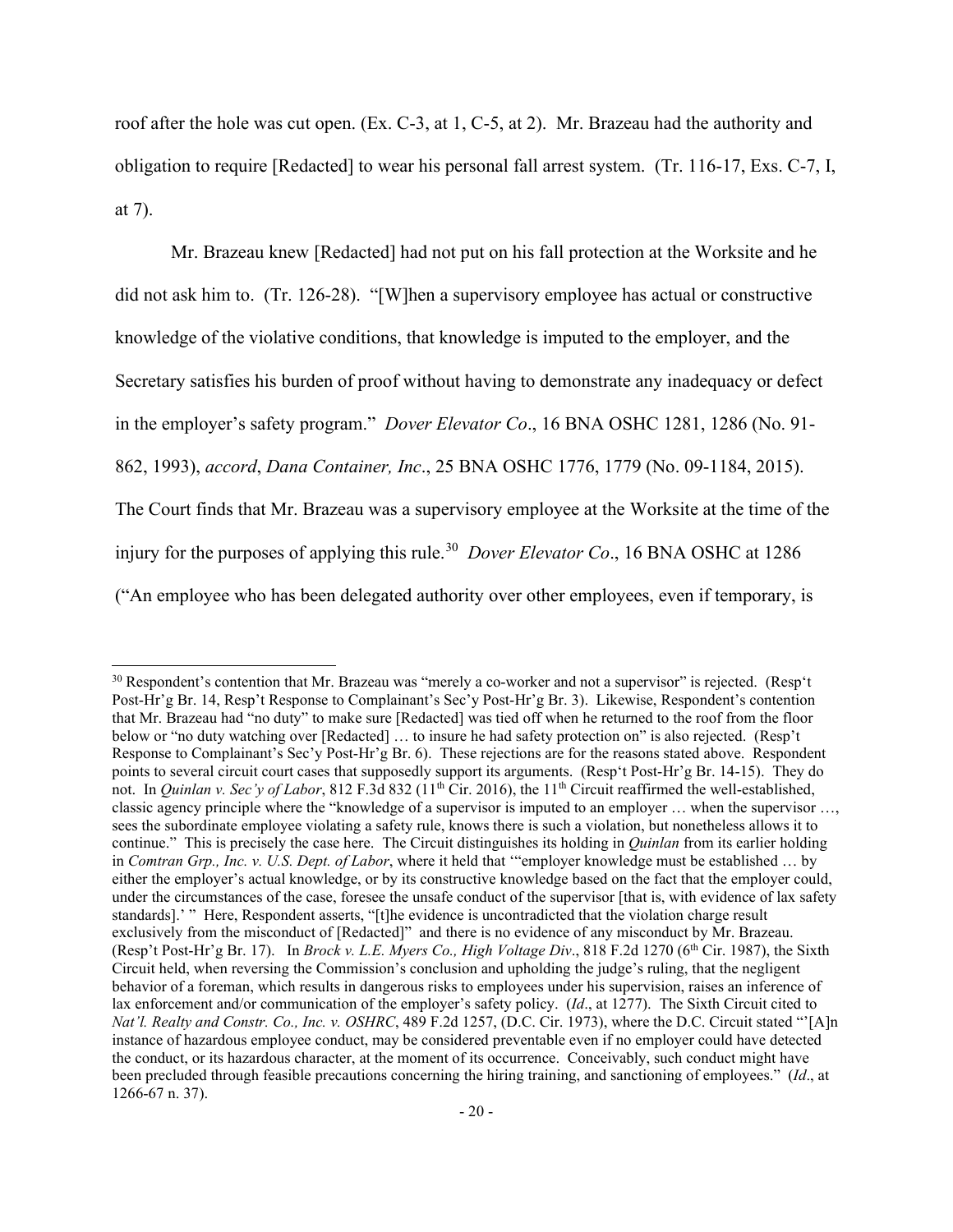considered to be a supervisor for the purposes of imputed knowledge to an employer"); *accord Am. Eng'g & Dev. Corp*., 23 BNA OSHC 2093, 2095 (No. 10-0359, 2012). An employee, such as Foreman Brazeau, who is empowered to direct that corrective measures be taken at a Worksite is a supervisory employee. (*Id.*) (Ex. I, at 7). Mr. Brazeau had the authority and obligation to require [Redacted] to wear his personal fall arrest system. (Tr. 116-17, Ex. C-7). This Foreman Brazeau failed to do. (Tr. 126-28; Ex. C-3, at 1).

When [Redacted] returned to the roof, as Mr. Brazeau directed, from the ground floor level, [Redacted] saw Mr. Brazeau kneeling on his hands and knees wearing his sunglasses at one end of the hole in the roof. (SDT 12-13, 20-21; Ex. C-1, at "M.B.", Jt. Ex. I). [Redacted] further testified that he thought that Mr. Brazeau saw him. (SDT 13-14, 20-22, 29, Jt. Ex. I). [Redacted] stated it took him between about seven to ten seconds to walk from the top of the ladder about thirty to forty feet to the opposite side of the hole where Mr. Brazeau was at the center portion of the building's rooftop. (SDT 12-13, 20-21; Exs. C-1 at the point marked "J.S."; Jt. Ex. I, C-1, at 2, C-6, at 3, C-8, M-1). Foreman Brazeau knew [Redacted] was coming soon to join him at the hole, as he had ordered. Mr. Brazeau should have been expecting him to be there momentarily. [Redacted] was about five feet away from Mr. Brazeau just before he stepped on to the cut portion of the roof. (SDT, at 14, 29, Jt. Ex. I). For at least a moment, he had a sufficient opportunity to see that [Redacted] was still not wearing any fall protection and had not tied off to an anchor point. [Redacted]'s failure to tie off was readily observable, and the fall hazard that [Redacted] was exposed to on the roof was conspicuous to Foreman Brazeau, who had himself made the hole in the roof. When Mr. Brazeau was interviewed by CO Owens on the day of the injury, he never stated that he was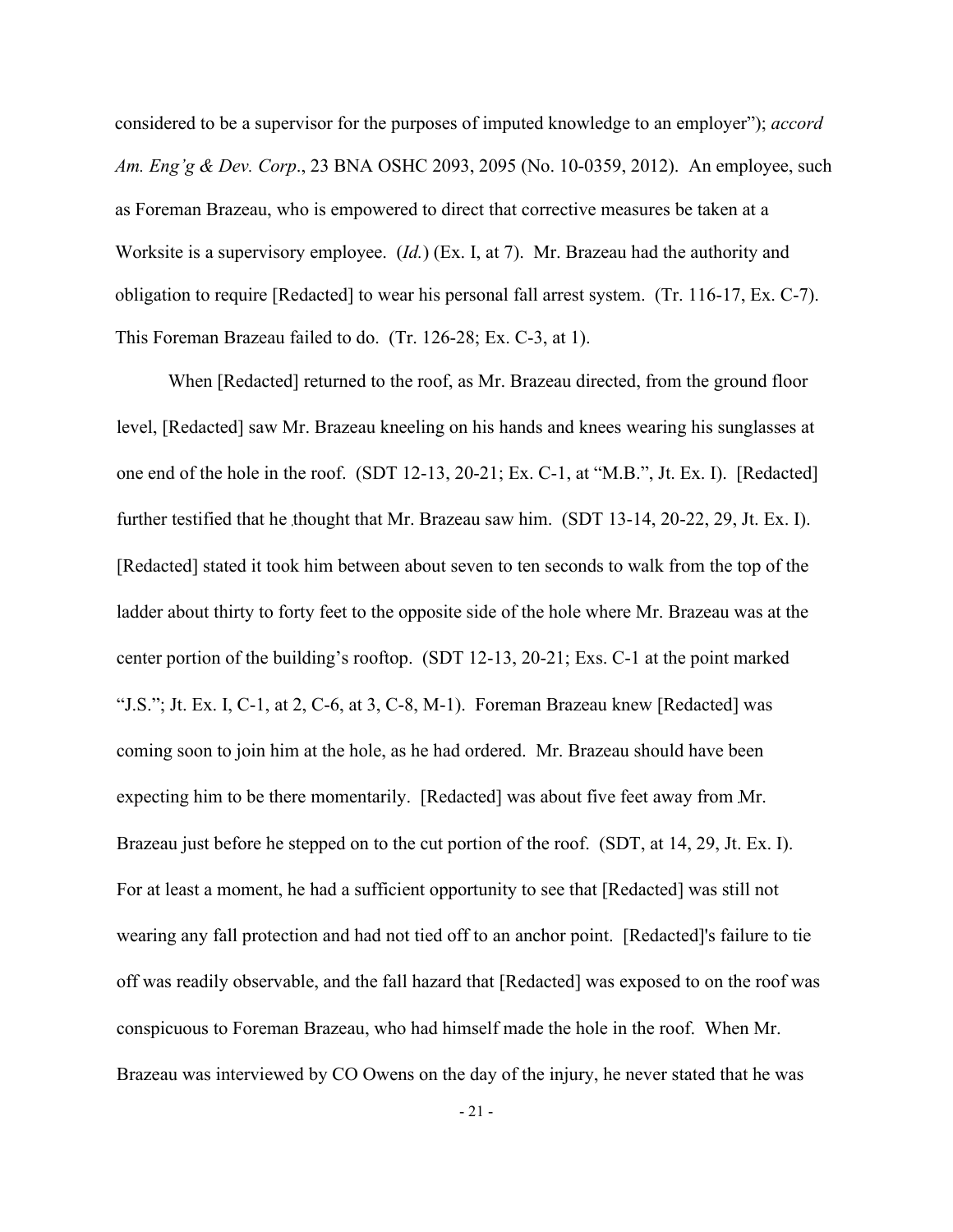unable to see [Redacted] on the roof immediately prior to the fall. (Exs. C-3, at 1, C-4, at 2, C-5). Mr. Brazeau did not make this contention until trial. The Secretary asserts that "Mr. Brazeau's testimony that he could not see [Redacted] before [Redacted] fell, strains credulity." (Sec'y Post-Hr'g Br. 7). The Court agrees and finds that Mr. Brazeau saw that [Redacted] was not wearing any fall protection with sufficient time to instruct him to put it on and tie off.<sup>[31](#page-21-0)</sup>

Mr. Brazeau testified that he did not ensure that [Redacted] put on his fall protection when he came back to the roof because he claimed that he was "just too busy working." (Tr. 187). If so, Foreman Brazeau did not exercise reasonable diligence to discover the fall protection safety violation. Respondent's safety manager, Matt Hogberg, testified that Mr. Brazeau "should have been more aware of his surroundings" and "should have been aware of [[Redacted]] coming up [to the roof]." There is sufficient evidence to establish that Respondent had at least constructive knowledge of [Redacted]'s failure to wear fall protection and tie off.

The Commission has held that the Secretary is not required to show that Respondent actually knew that its employee was not wearing fall protection. *See Hackney, Inc.*, 16 BNA OSHC at 1810 ("[T]he Secretary need not show that a supervisor actually saw an employee exposed to the hazards while not [wearing the required equipment]."). The Secretary need only show that "the employer could have discovered the violative conditions *with the exercise of reasonable diligence.*" (emphasis in the original) (*Id.*)*.* Foreman Brazeau failed to exercise reasonable diligence to inspect the area of the roof where the hole was cut and take appropriate protective measures. *See N & N Contractors,* 18 BNA OSHC 2121, 2123 (No. 96-0606, 2000), *aff'd*, 255 F.3d 122 (4th Cir. 2001). ("Reasonable diligence also requires an employer to inspect

<span id="page-21-0"></span><sup>&</sup>lt;sup>31</sup> The Court finds Mr. Brazeau's testimony to the contrary to not be credible based upon its observation of the courtroom demeanor of the witness while testifying.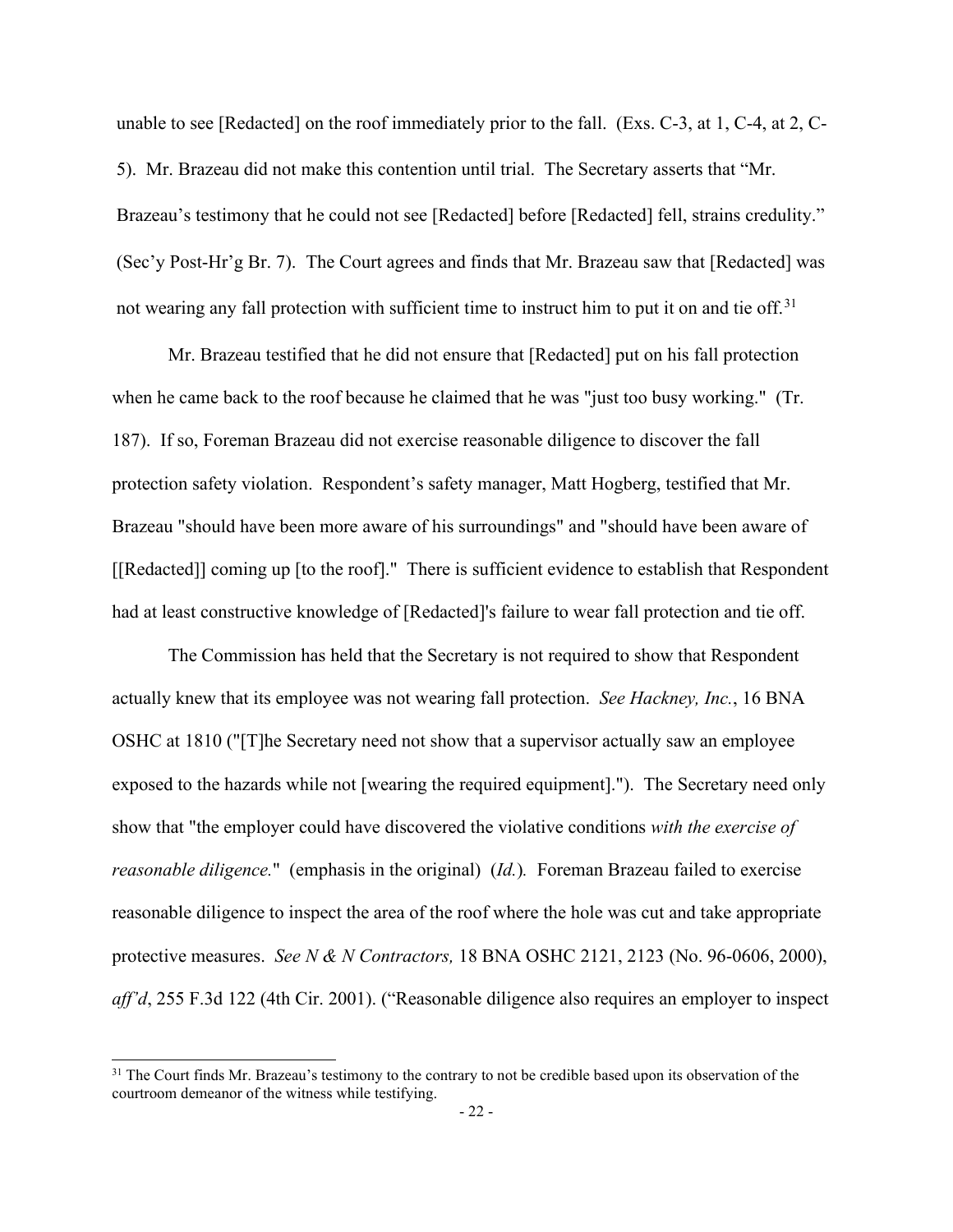the work area, anticipate hazards to which employees may be exposed, and take measures to prevent the occurrence of violations.").<sup>[32](#page-22-0)</sup>

The Secretary has established that Respondent had actual or constructive knowledge that [Redacted] was working on the roof without a fall protection system at the time of his injury.

*E. The hazard posed a risk of serious bodily harm or death.* 

The more than nineteen feet fall hazard posed a risk of serious bodily harm or worse as evident by the injuries sustained by [Redacted] at the Worksite on May 22, 2018. The violation was properly cited as a Serious violation.

*F. The Court Assesses a Penalty of \$8,148.60.* 

Section 17(j) of the OSH Act directs the Commission to assess penalties "giving due consideration to the appropriateness of the penalty with respect to the size of the business of the employer being charged, the gravity of the violation, the good faith of the employer, and the history of previous violations." 29 U.S.C. § 666(j). Gravity is usually the "principal factor." *Nacirema Operating Co.*, 1 BNA OSHC 1001, 1003 (No. 4, 1972).

A gravity-based penalty of \$12,934 was initially considered by the Secretary. Respondent was given an appropriate reduction for size of thirty percent resulting in a proposed penalty of \$9,054. (Ex. C-4). No further reduction was made by the Secretary for

<span id="page-22-0"></span><sup>&</sup>lt;sup>32</sup> Respondent's argument, excluding Foreman Brazeau's knowledge, that it did not expect its employees at the Worksite to cut the steel decking because of a supposed contract limitation and the foreman's lack of authority likewise fails. It is unclear whether any such limitation in Respondent's proposal actually was incorporated into the contract between Barker Construction and Respondent. Foreman Brazeau brought to the roof not only a Skilsaw able to cut wood, but also a Sawzall capable of cutting both wood and steel decking. It was Foreman Brazeau who asked Barker Construction's superintendent in the morning if he wanted him [Mr. Brazeau] to cut the steel decking, and the superintendent said yes. The contract between Barker Construction and Respondent allowed for change orders to be made. Foreman Brazeau fully expected that Respondent would be paid for his work cutting the steel decking. Indeed, Matt and Jon Homberg knew that general contractors and owners often sought to get Respondent to do work beyond what it anticipated in its scope of work. Accordingly, it was foreseeable that Foreman Brazeau would be cutting the steel decking in the roof at the Worksite.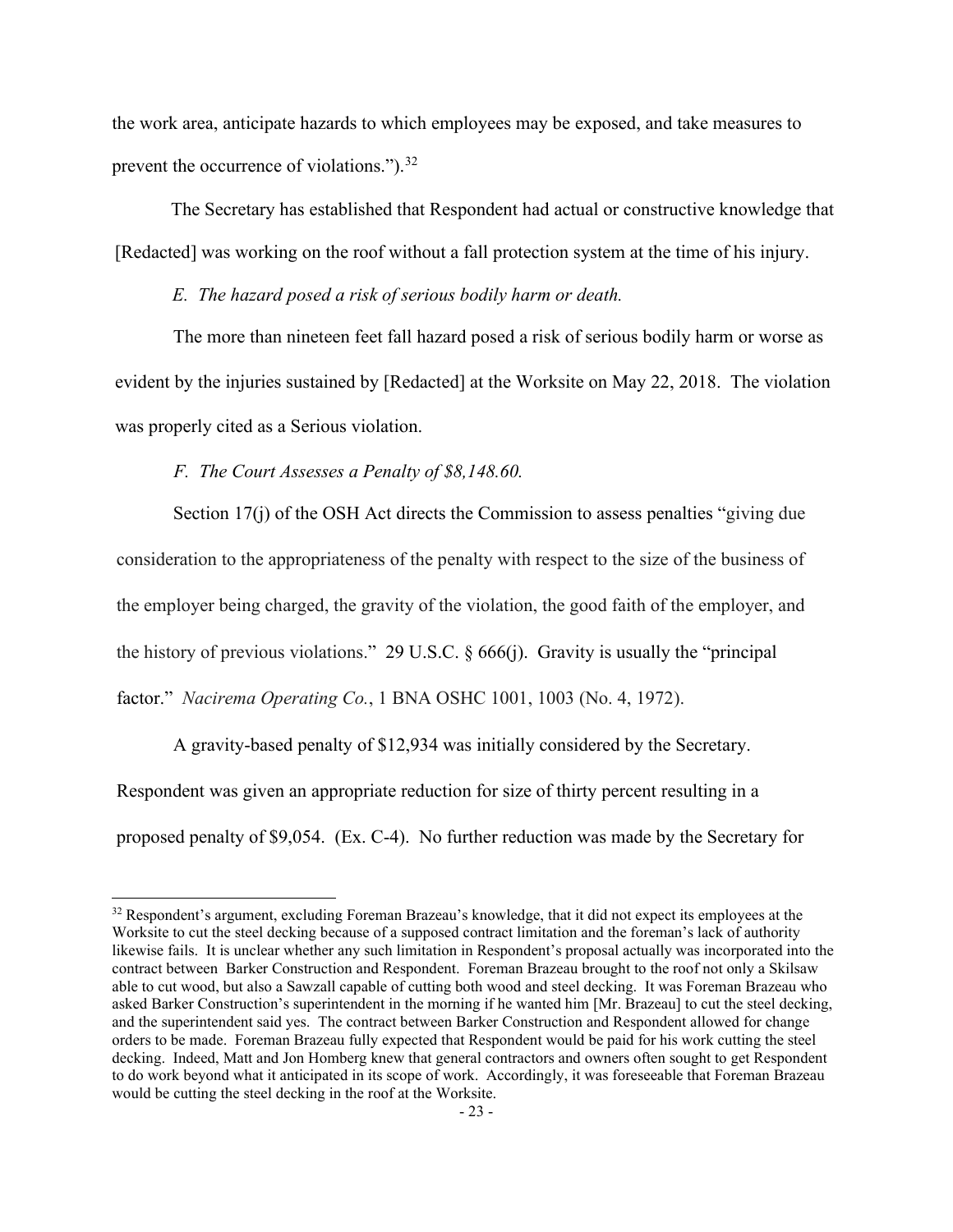good faith and history. There is no history of prior OSHA violations by Respondent in the record. (Tr. 196). The Court agrees with the Secretary that no reduction for good faith is warranted. Respondent's safety program was deficient to the extent that Respondent failed to take appropriate steps to discover safety rule violations and to effectively enforce its disciplinary program when safety violations were identified. *See George Campbell Painting Corp*., 18 BNA OSHC 1929, 1935 (No. 94-3121, 1999) (no good faith reduction given where inspection and enforcement inadequate).

Respondent argues that the proposed penalty is "inappropriate."<sup>33</sup> (Answer  $\P$  8). The Court agrees to the extent that a further ten percent reduction of \$905.40 is appropriate for lack of prior OSHA violations.[34](#page-23-1) Based upon the facts that support the Citation, a penalty of \$8,148.60 is accessed by the Court. The Citation and its one item are affirmed.

*G. The Company failed to establish unpreventable employee misconduct or any other Defense.* 

Respondent's unpreventable employee misconduct defense requires proof of each of four elements, that the employer: l ) had established a work rule to prevent the reckless behavior and/or unsafe condition from occurring, 2) adequately communicated the rule to its employees, 3) took steps to discover incidents of non-compliance, and 4) effectively enforced the rule whenever employees transgressed it. *P. Gioioso & Sons, Inc. v. Occupational Safety*  and Health Review Comm'n, 115 F.3d 100, 109 (1<sup>st</sup> Cir. 1997). Here, Respondent did not establish the third or fourth elements of the defense because the Respondent failed to establish at

<span id="page-23-0"></span><sup>&</sup>lt;sup>33</sup> At the trial, Respondent argued that "the penalty should be voided as a matter of law" because "no consideration was given whatsoever to the good faith of the company, the history of the company, any company violations." (Tr. 148).

<span id="page-23-1"></span><sup>34</sup> *See Wynnewood Refining Co.*, 22 BNA OSHC 1410, 1424 (No. 07-609, 2008) (C.A.L.J.) (noting ten percent reduction given for history of no prior violations).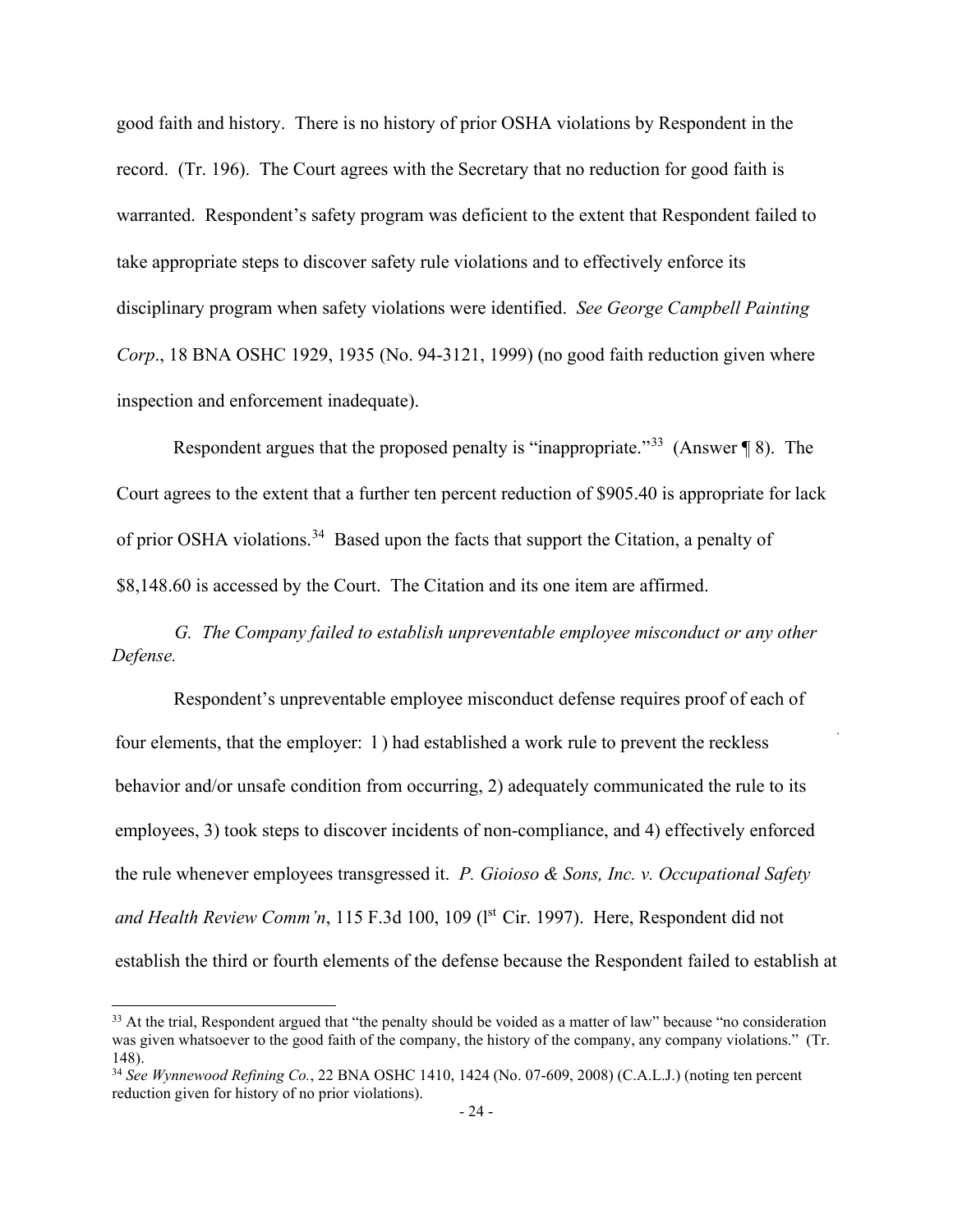trial that its foreman took sufficient steps to discover the noncompliance of [Redacted], or that it effectively enforced its safety rules.<sup>[35](#page-24-0)</sup>

1. The Company did not take sufficient steps to discover open and obvious non-compliance.

Respondent did not make a diligent effort to discover violations of fall protection requirements, and thus did not effectively implement its safety program. An employer who raises the unpreventable employee misconduct defense must show, among other things, that it has taken steps to discover violations and has enforced its work rules. *See Hackensack Steel Corp.*, 20 BNA OSHC 1387, 1391-92 (No. 97-0755, 2003). "Establishing adequate procedures for monitoring employee conduct for compliance with work rules is a critical part of any employer effort to eliminate hazards. It is not enough that an employer has developed an exemplary safety program on paper." *Am. Sterilizer Co.*, 18 BNA OSHC 1082, 1087 (No. 91- 2194, 1997). The violative hole condition was in plain view of anyone who was at the center of the roof at the Worksite, as evidenced by the photographs taken atop the roof following the incident. (Exs. C-8 through C-9, L-2, M-4). Messrs. Jon and Matt Homberg were not at the Worksite prior to the incident on May 22, 2018. Assuming Mr. Brazeau was not occupying a position sufficient for knowledge to be imputed to Respondent, neither Jon Homberg nor Matt Homberg designated anyone to be in charge of safety at the Worksite. A reasonably diligent employer would have someone in charge at the Worksite who could have ensured that employees used fall protection, or who could have reported back to Respondent in the event that employees refused to comply with fall protection requirements. By failing to do so, Respondent would not have taken all reasonable steps to protect all its workers on the roof from falls. Respondent "may

<span id="page-24-0"></span><sup>&</sup>lt;sup>35</sup> The Court finds Respondent has submitted evidence sufficient to establish the first and second elements of its unpreventable employee misconduct defense.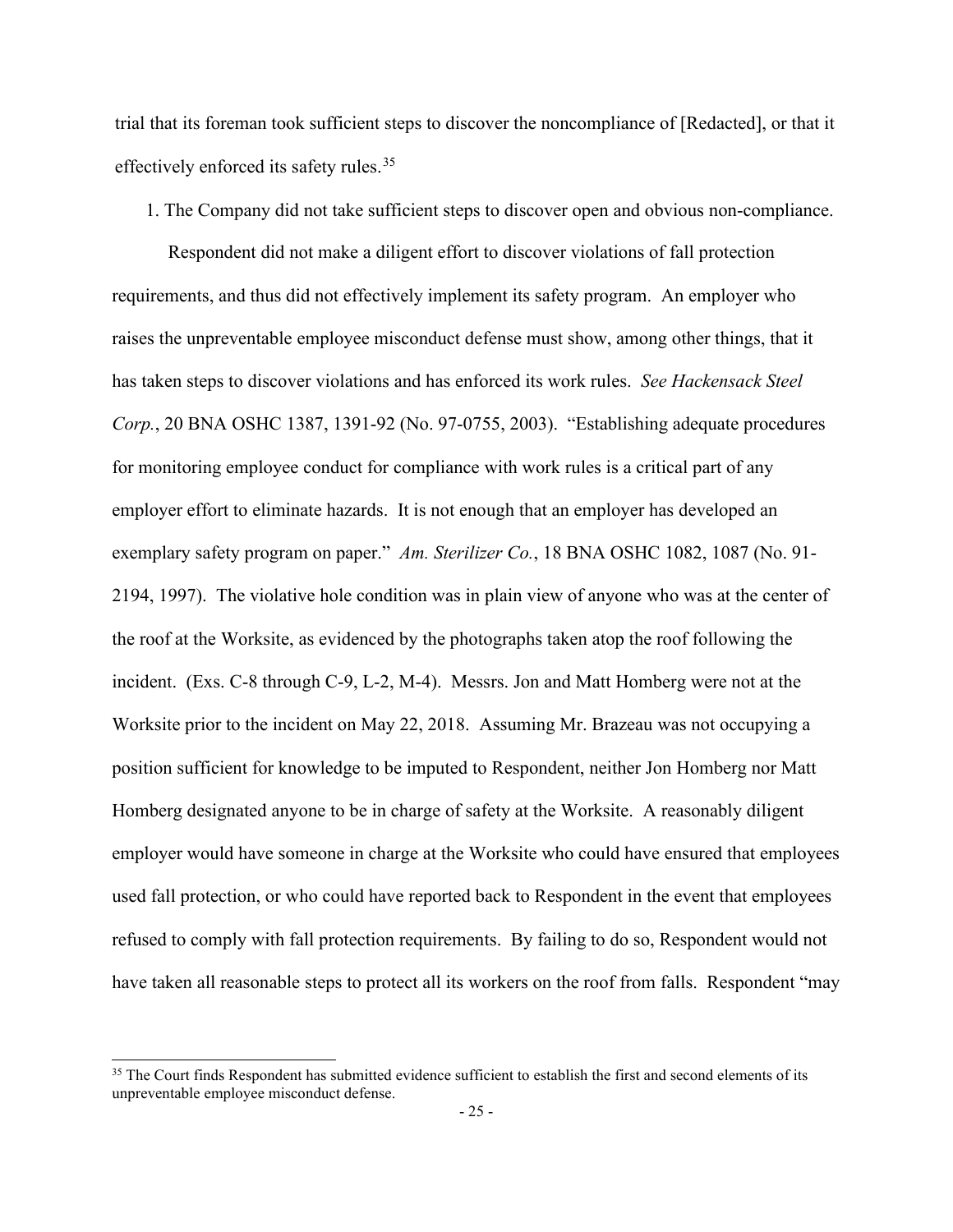not hide behind [its] lack of knowledge concerning [its employees'] dangerous working

practices." *Danco Constr. Co. v. OSHRC*, 586 F.2d 1243, 1247 (8th Cir. 1978).

To meet [his] burden of establishing employer knowledge, the Secretary must show that the cited employer either knew or, with the exercise of reasonable diligence, could have known of the presence of the violative condition. (citations omitted) Reasonable diligence requires the formulation and implementation of adequate work rules and training programs to ensure that work is safe, as well as adequate supervision of employees. (citations omitted) Reasonable diligence also requires an employer to inspect the work area, anticipate hazards to which employees may be exposed, and take measures to prevent the occurrence of violations. (citation omitted).

*N & N Contractors, Inc.*, 18 BNA OSHC at 2122-23. "Effective safety enforcement requires a diligent effort to discover and discourage violations of safety rules by employees." *Paul Betty d/b/a Betty Bros.*, 9 BNA OSHC 1379, 1383 (No. 76-4271, 1981**).** 

If Mr. Brazeau did not see [Redacted] approach the opening when he returned to the rooftop, Mr. Brazeau did not take sufficient steps to discover open and obvious non-compliance with Respondent's fall protection work rule. While cutting the hole in the steel decking, Respondent's foreman, Mr. Brazeau directed [Redacted] to come back up onto the roof to assist saying: "Hey, can you give me a hand getting this up, it's wedged in there." [Redacted], who was not wearing his fall protection, went over to where he was to help Mr. Brazeau try to "wedge it out." (SDT 12, Jt. Ex. I). While preparing to pull the piece of decking back, [Redacted] put his foot on another piece of decking and fell through the roof opening at about 8:30 a.m.<sup>[36](#page-25-0)</sup> (Tr. 53-57, 108-09; Exs. C-3, at 1-2, C-5, at 1-2, C-8, at 1, at "A" [photograph depicting opening in roof where [Redacted] fell through]). Mr. Brazeau was on his hands and knees and [Redacted] thought that Mr. Brazeau, who was five feet away, had seen him.

<span id="page-25-0"></span><sup>&</sup>lt;sup>36</sup> Respondent's assertion "that [Redacted] was not trying to help Mr. Brazeau out to wedge anything out" when he fell through the hole is contradicted by the evidence cited. (Resp't Response to Complainant's Sec'y Post-Hr'g Br. 6-7).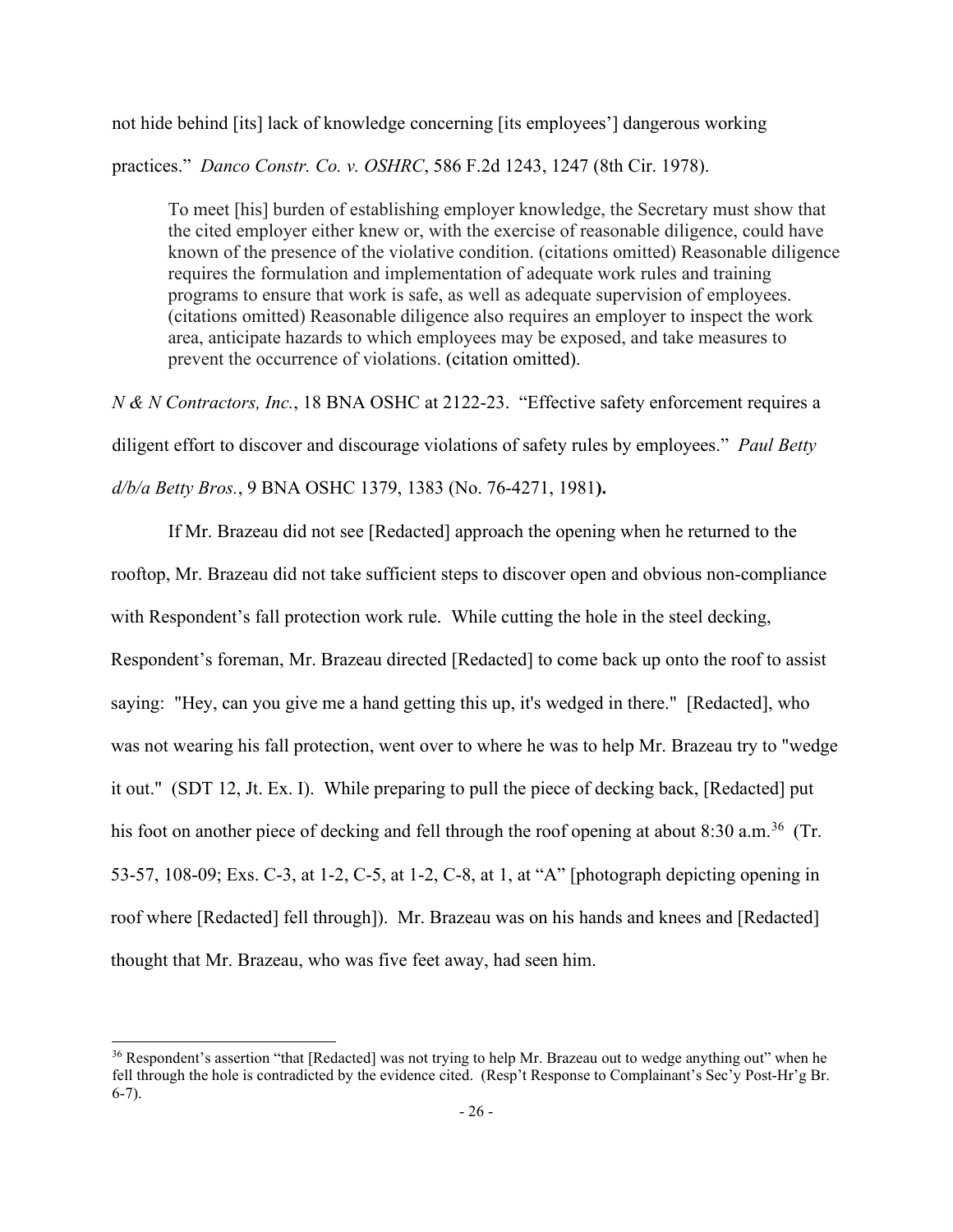Exhibits L-2 and M-4 show the roof hole, and the clear proximity between Messrs.

[Redacted] and Brazeau before [Redacted] fell through the hole. The Court has rejected Mr. Brazeau's testimony that he could not see [Redacted] before he fell. It was clearly within Mr. Brazeau's scope of responsibilities as foreman and competent person to look for [Redacted], whom he had summoned, to ensure that [Redacted], like Mr. Brazeau, was tied off while working at the edge of the hole. [Redacted]'s safety dereliction in not wearing any fall protection and not being tied off was readily observable by Mr. Brazeau.

Accordingly, Respondent has not proven the third element of the unpreventable employee misconduct defense due to Mr. Brazeau's failure to effectively monitor Respondent's work rules. Based on Respondent's lack of effective monitoring, it cannot establish unpreventable employee misconduct. (Sec'y Post-Hr'g Br. 13-14).

2. To the extent there was any, Respondent's Enforcement of its Disciplinary Program was Inconsistent and Ineffective.

Matt Hogberg testified that [Redacted], who failed to wear any personal fall arrest protection, was not disciplined for his safety dereliction. (Tr. 202). Matt Hogberg also testified that he had not disciplined Mr. Brazeau either, during the ten-month interval, ambiguously stating that he wanted to make sure to take the right action against Mr. Brazeau. (Tr. 225-26). Although Matt Hogberg testified that he believed Mr. Brazeau was "possibly complacent" on the job site, and further that Mr. Brazeau "should have been more aware of his surroundings," no discipline was imposed on Mr. Brazeau. When asked about whether Mr. Brazeau did anything wrong, Matt Hogberg's response was that Mr. Brazeau "should have been more aware of [Redacted] ([Redacted]) coming up."

At trial, Respondent introduced sketchy evidence through Matt Homberg's testimony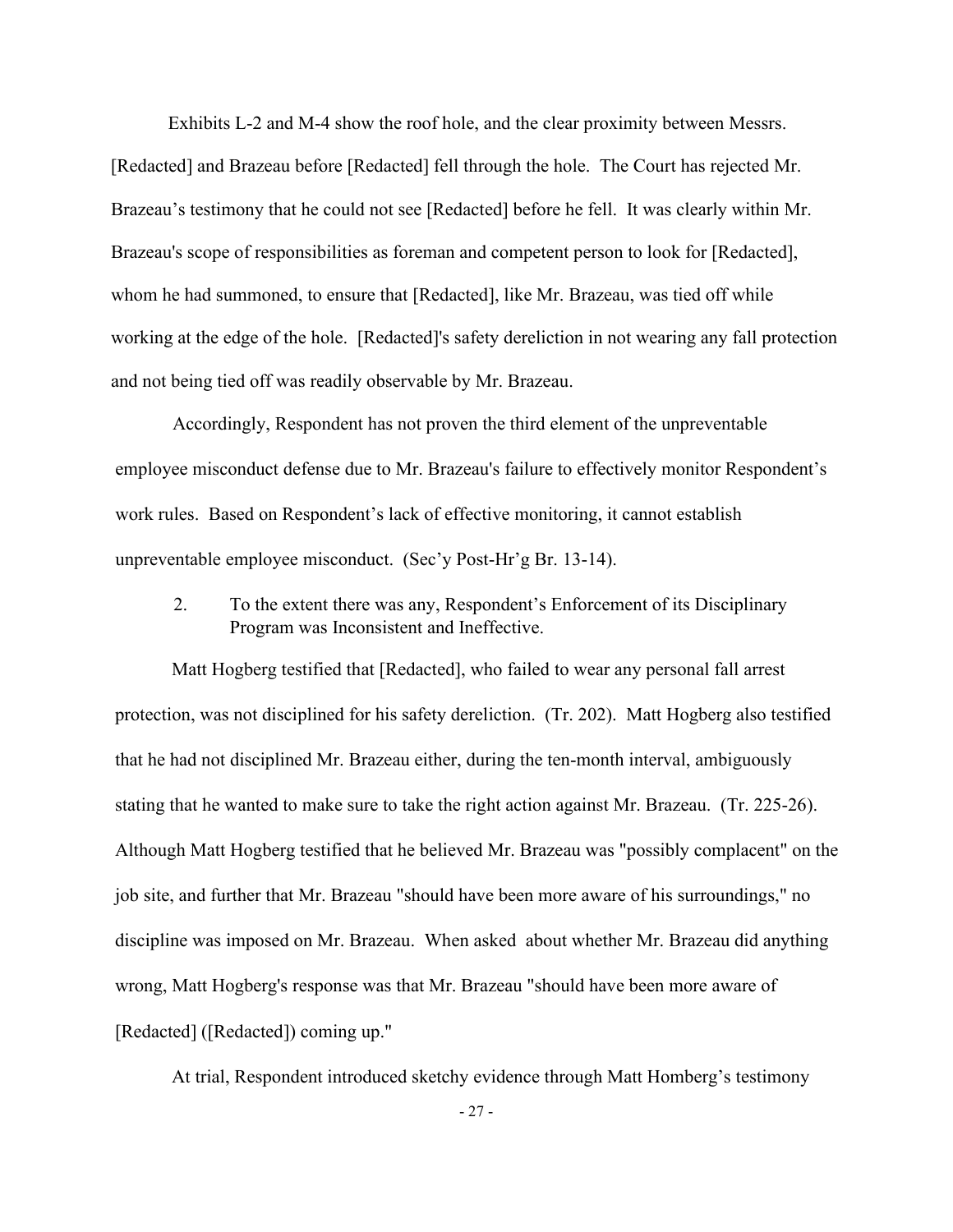that once, about two to four years before, a Patch crew was given corrective counseling for working outside the safety lines, the perimeter edge/line without fall protection. (Tr. 226-27). A lone counseling measure of this sort does not, by itself, prove that Respondent effectively enforced it's fall protection work rules. Nor is it an adequate substitute for effective monitoring to ensure that violations do not occur in the first place. *See Am. Sterilizer*, 18 BNA OSHC at 1087 ("[I]n the absence of evidence that the employer has attempted to discover violations of its work rules, we must conclude that the employer could not have enforced its work rules effectively."). (internal citation omitted).

Respondent's disciplinary program is inconsistent in its enforcement of safety rules when employees transgress those rules. Accordingly, Respondent has not proven the fourth element of the unpreventable employee misconduct defense due to its failure to effectively enforced its fall protection work rules whenever employees transgressed them.

Respondent has failed to prove its employee misconduct defense.

#### **V. FINDINGS OF FACT AND CONCLUSIONS OF LAW**

All findings of fact and conclusions of law relevant and necessary to a determination of the contested issues have been made above. *See* Fed. R. Civ. P. 52(a). All proposed findings of fact and conclusions of law inconsistent with this decision are denied.

#### **VI. ORDER**

 Based on these findings of fact and conclusions of law, it is **ORDERED** that Citation 1, Item 1, alleging a serious violation of 29 C.F.R. § 1926.501(b)(10) is **AFFIRMED** and a penalty of \$8,148.60 is **ASSESSED.**